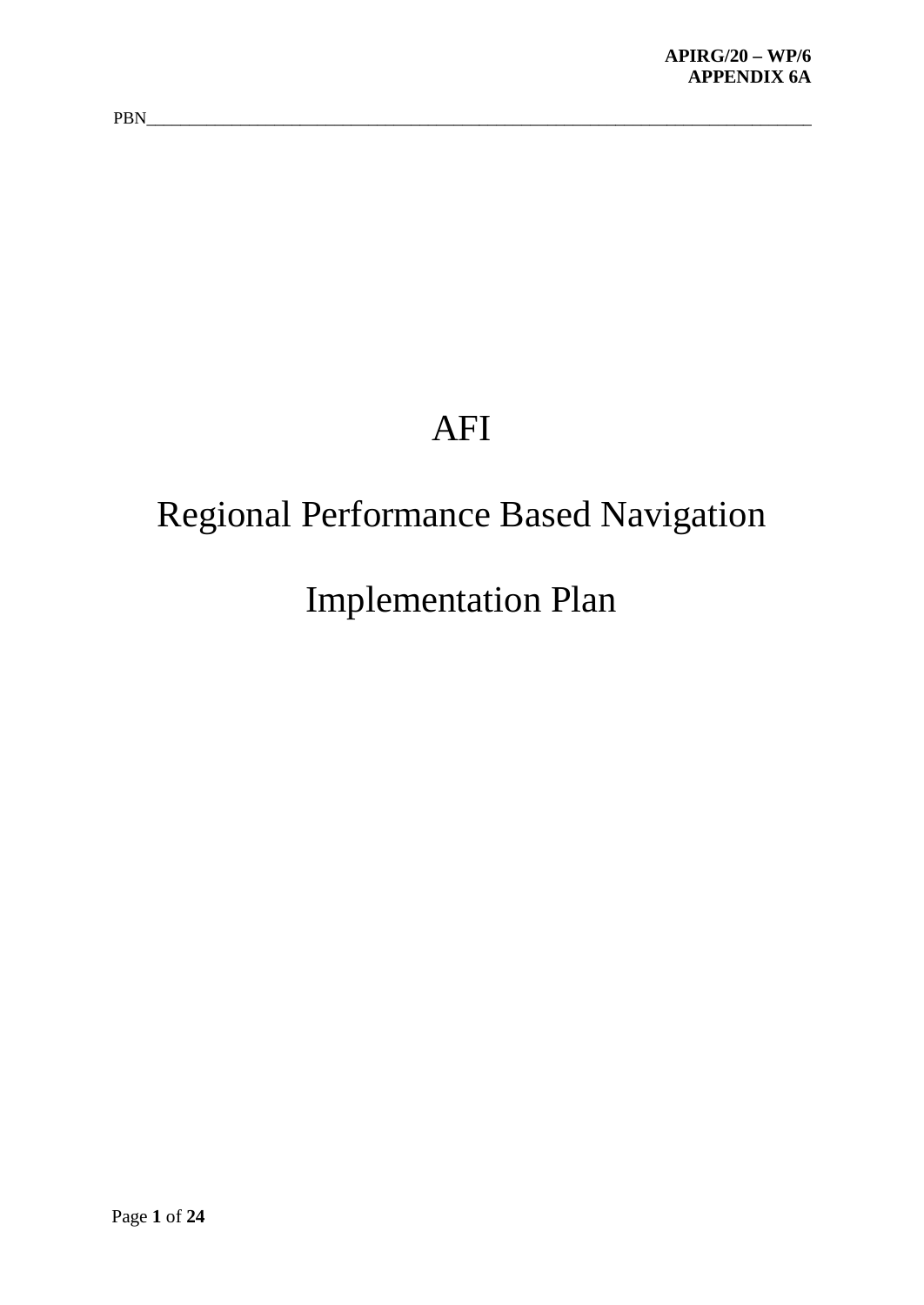## **Table of Contents**

| 1.  |                                                            |  |
|-----|------------------------------------------------------------|--|
| 2.  |                                                            |  |
| 3.  |                                                            |  |
| 4.  |                                                            |  |
| 5.  |                                                            |  |
| 6.  |                                                            |  |
| 7.  | Near Term (2008-2012) Mid Term (2013-2016) and Long Term   |  |
|     |                                                            |  |
| 8.  |                                                            |  |
| 9.  |                                                            |  |
| 10. |                                                            |  |
| 11. |                                                            |  |
| 12. |                                                            |  |
| 13. |                                                            |  |
| 14. |                                                            |  |
| 15. |                                                            |  |
| 16. |                                                            |  |
| 17. |                                                            |  |
| 18. |                                                            |  |
| 19. |                                                            |  |
| 20. |                                                            |  |
| 21. |                                                            |  |
| 22. |                                                            |  |
| 23. |                                                            |  |
| 24. |                                                            |  |
| 25. | Long Term (2016 and Beyond): Achieving a Performance-Based |  |
|     |                                                            |  |
| 26. |                                                            |  |
| 27. | Summary of Long Term Key Strategies (2017 and Beyond)  18  |  |
| 28. |                                                            |  |
| 29. |                                                            |  |
| 30. |                                                            |  |
| 31. |                                                            |  |
| 32. |                                                            |  |
| 33. |                                                            |  |
| 34. |                                                            |  |
| 35. |                                                            |  |
|     |                                                            |  |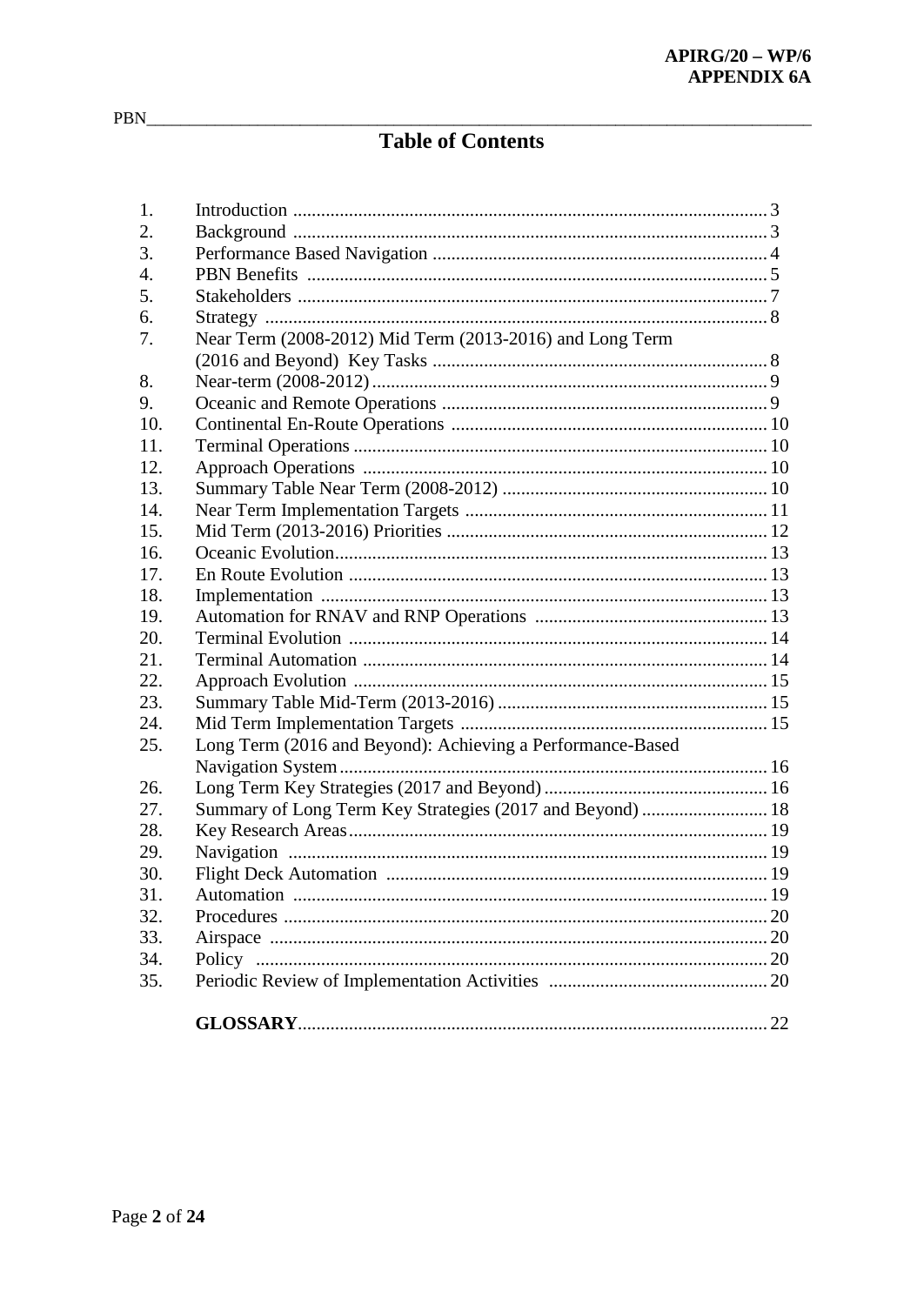## **1. Introduction**

- 1.1 The AFI Region Performance Based Navigation (PBN) Implementation Plans details the framework within which the ICAO PBN concept will be implemented in the AFI Region for the foreseeable future. The Plan is guided by ICAO Doc. 9613 and relevant SARPs. The primary driver for this Plan is to maintain and increase safety, air traffic demand and capacity, and services and technology in consultation with relevant stakeholders. The AFI Region Plan also supports national and international interoperability and global harmonization.
- 1.2 It is the intent of the Regional PBN Implementation Plan to give effect to Assembly Resolution A36-23 as amended by the 37 Session of the Assembly.

## **2. BACKGROUND**

- 2.1 The continuing growth of aviation places increasing demands on airspace capacity and emphasizes the need for the optimum utilization of the available airspace.
- 2.2 Growth in scheduled and GA aircraft is expected to increase point-to-point and direct routings. The increasing cost of fuel also presents a significant challenge to all segments of the aviation community. This anticipated growth and higher complexity of the air transportation system could result in increased flight delays, schedule disruptions, choke points, inefficient flight operations, and passenger inconvenience, particularly when unpredictable weather and other factors constrain airport capacity. Without improvements in system efficiency and workforce productivity, the aviation community and cost of operations will continue to increase. Upgrades to the air transportation system must leverage current and evolving capabilities in the near term, while building the foundation to address the future needs of the aviation community stakeholders. These circumstances can be partially alleviated by efficiencies in airspace and procedures through the implementation of PBN concepts.
- 2.3 In setting out requirements for navigation applications on specific routes or within a specific airspace, it is necessary to define requirements in a clear and concise manner. This is to ensure that both flight crew and ATC are aware of the on-board area navigation (RNAV) system capabilities and to ensure that the performance of the RNAV system is appropriate for the specific airspace requirements.
- 2.4 The early use of RNAV systems arose in a manner similar to conventional ground-based routes and procedures. A specific RNAV system was identified and its performance was evaluated through a combination of analysis and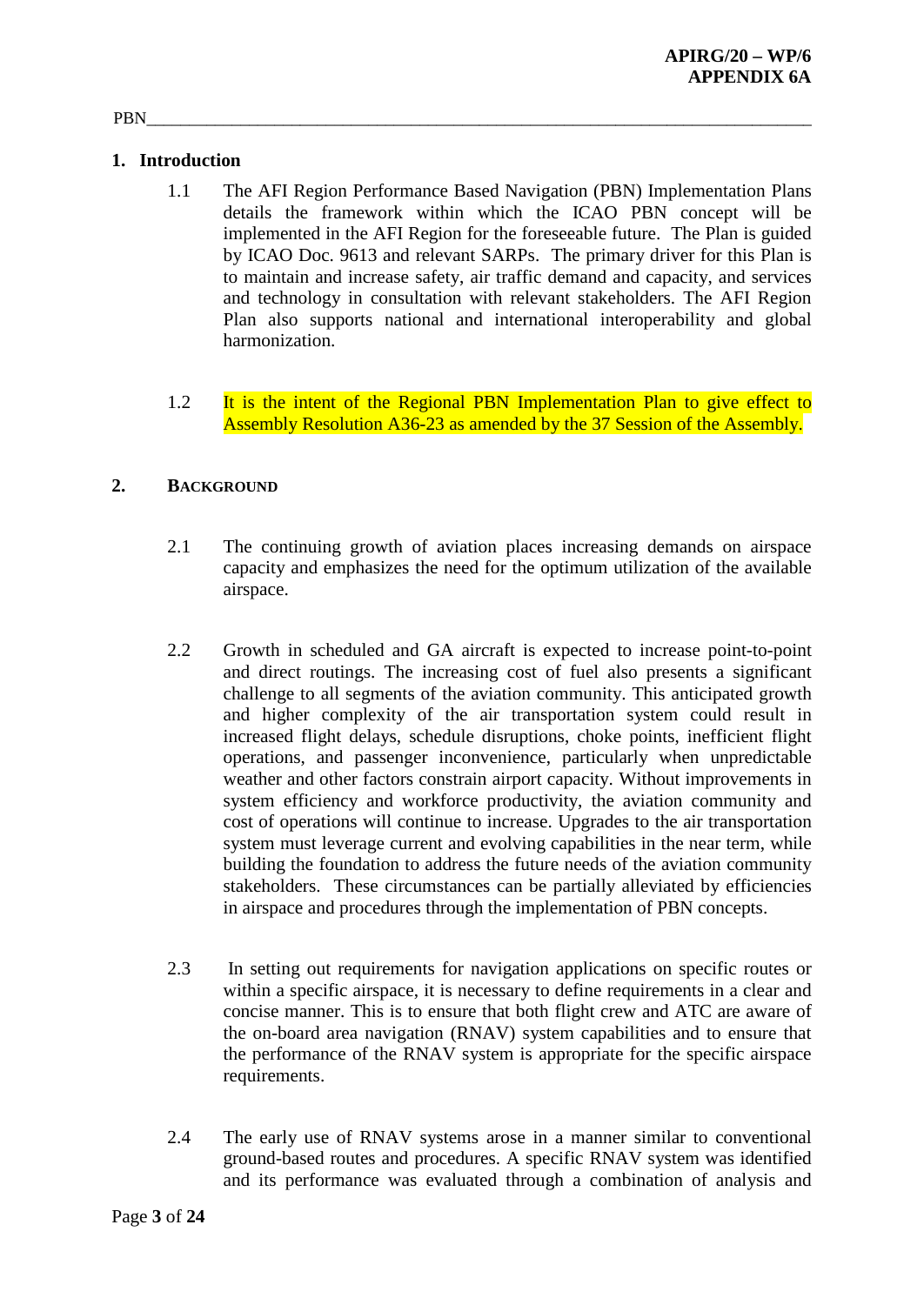flight testing. For domestic operations the initial systems used VOR and DME for their position estimation. For oceanic operations, inertial navigation systems (INS) were employed.

- 2.5 These 'new' systems were developed, evaluated and certified. Airspace and obstacle clearance criteria were developed on the basis of available equipment performance. Requirements specifications were based upon available capabilities and, in some implementations, it was necessary to identify the individual models of equipment that could be operated within the airspace concerned.
- 2.6 Such prescriptive requirements result in delays to the introduction of new RNAV system capabilities and higher costs for maintaining appropriate certification. To avoid such prescriptive specifications of requirements, the PBN concept introduces an alternative method for defining equipage requirements by specification of the performance requirements. This is termed Performance Based Navigation (PBN).

### **3. PERFORMANCE BASED NAVIGATION**

- 3.1 Performance based navigation (PBN) is a concept that encompasses both area navigation (RNAV) and required navigation performance (RNP) and revises the current RNP concept. Performance based navigation is increasingly seen as the most practical solution for regulating the expanding domain of navigation systems.
- 3.2 Under the traditional approach, each new technology is associated with a range of system-specific requirements for obstacle clearance, aircraft separation, operational aspects (e.g. arrival and approach procedures), aircrew operational training and training of air traffic controllers. However, this system-specific approach imposes an unnecessary effort and expense on States, airlines and air navigation services (ANS) providers.
- 3.3 Performance based navigation eliminates the need for redundant investment in developing criteria and in operational modifications and training. Rather than build an operation around a particular system, under performance based navigation the operation is defined according to the operational goals, and the available systems are then evaluated to determine whether they are supportive.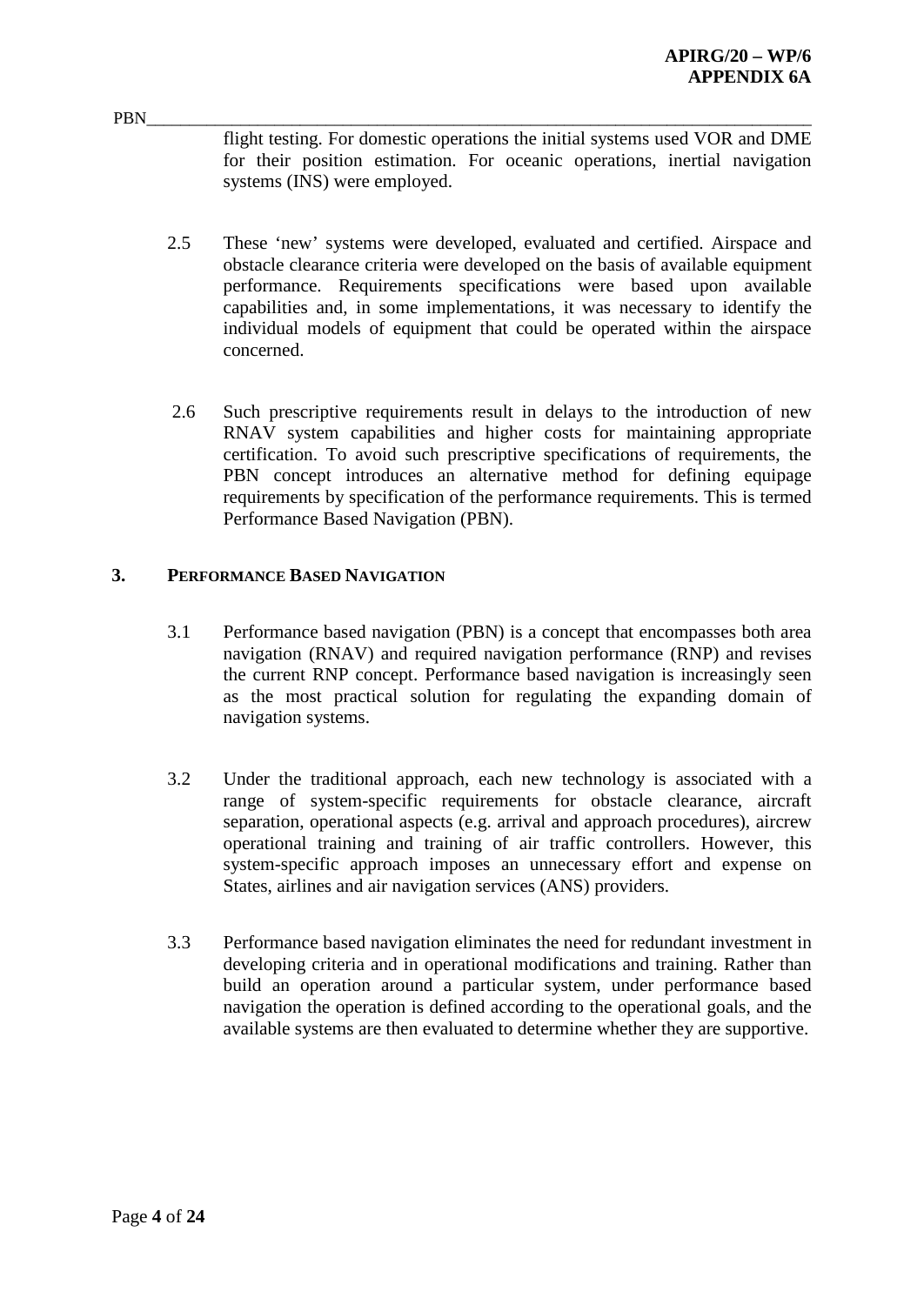- 3.4 The advantage of this approach is that it provides clear, standardized operational approvals which enable harmonized and predictable flight paths which result in more efficient use of existing aircraft capabilities, as well as improved safety, greater airspace capacity, better fuel efficiency, and resolution of environmental issues.
- 3.5 The PBN concept specifies aircraft RNAV system performance requirements in terms of accuracy, integrity, availability, continuity and functionality needed for the proposed operations in the context of a particular Airspace Concept. The PBN concept represents a shift from sensor-based to performance-based navigation. Performance requirements are identified in navigation specifications, which also identify the choice of navigation sensors and equipment that may be used to meet the performance requirements. These navigation specifications are defined at a sufficient level of detail to facilitate global harmonization by providing specific implementation guidance for States and operators.
- 3.6 Under PBN, generic navigation requirements are defined based on the operational requirements. Operators are then able to evaluate options in respect of available technologies and navigation services that could allow these requirements to be met. The chosen solution would be the most cost effective for the operator, rather than a solution being imposed as part of the operational requirements. Technologies can evolve over time without requiring the operation itself to be revisited, as long as the requisite performance is provided by the RNAV system. As part of the future work of the ICAO it is anticipated that other means for meeting the requirements of the Navigation Specifications will be evaluated and may be included in the applicable Navigation Specifications, as appropriate.
- 3.7 ICAO's Performance Based Navigation (PBN) concept aims to ensure global standardisation of RNAV and RNP specifications and to limit the proliferation of navigation specifications in use world-wide. It is a new concept based on the use of Area Navigation (RNAV) systems. Significantly, it is a move from a limited statement of required performance accuracy to more extensive statements for required performance in terms of accuracy, integrity, continuity and availability, together with descriptions of how this performance is to be achieved in terms of aircraft and flight crew requirements.

## **4. PBN BENEFITS**

4.1 PBN offers a number of advantages over the sensor-specific method of developing airspace and obstacle clearance criteria. These include: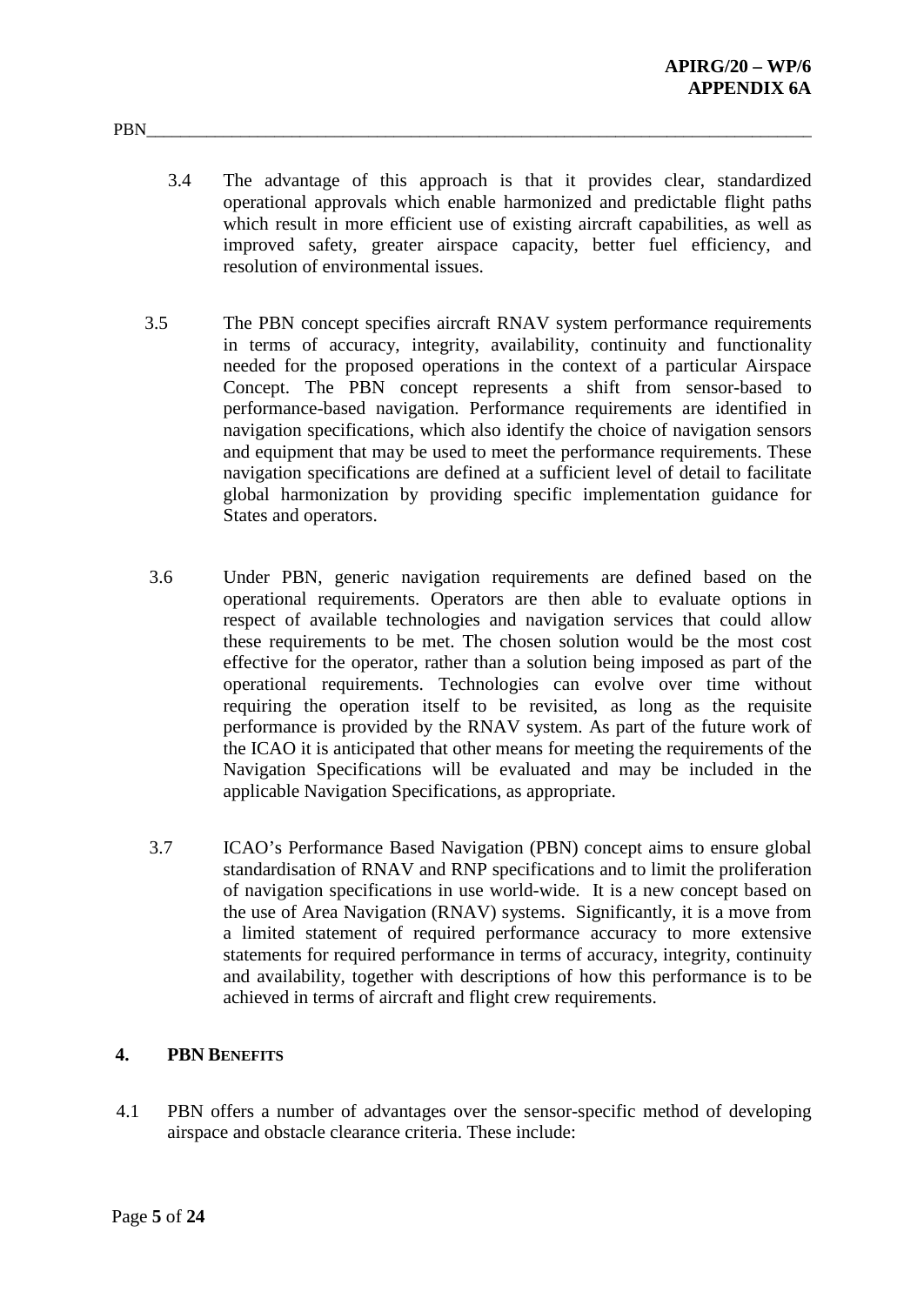- PBN\_\_\_\_\_\_\_\_\_\_\_\_\_\_\_\_\_\_\_\_\_\_\_\_\_\_\_\_\_\_\_\_\_\_\_\_\_\_\_\_\_\_\_\_\_\_\_\_\_\_\_\_\_\_\_\_\_\_\_\_\_\_\_\_\_\_\_\_\_\_\_\_\_\_\_\_\_\_ a) Reduces need to maintain sensor-specific routes and procedures, and their associated costs. For example, moving a single VOR ground facility can impact dozens of procedures, as that VOR can be used on routes, VOR approaches, as part of missed approaches, etc. Adding new sensor specific procedures will compound this cost, and the rapid growth in available navigation systems would soon make system-specific routes and procedures unaffordable.
	- b) Avoids need for development of sensor-specific operations with each new evolution of navigation systems, which would be cost-prohibitive. The expansion of satellite navigation services is expected to contribute to the continued diversity of RNAV systems in different aircraft. The original Basic GNSS equipment is evolving due to the augmentations of SBAS, GBAS and GRAS, while the introduction of Galileo and modernization of GPS and GLONASS will further improve performance. The use of GNSS/inertial integration is expanding.
	- c) Allows more efficient use of airspace (route placement, fuel efficiency, noise abatement).
	- d) Clarifies the way in which RNAV systems are used.
	- e) Facilitates the operational approval process for operators by providing a limited set of navigation specifications intended for global use.
	- 4.2 RNAV and RNP specifications facilitate more efficient design of airspace and procedures, which collectively result in improved safety, access, capacity, predictability, operational efficiency and environmental effects. Specifically, RNAV and RNP may:
		- a) Increase safety by using three-dimensional (3D) approach operations with course guidance to the runway, which reduce the risk of controlled flight into terrain.
		- b) Improve airport and airspace access in all weather conditions, and the ability to meet environmental and obstacle clearance constraints.
		- c) Enhance reliability and reduce delays by defining more precise terminal area procedures that feature parallel routes and environmentally optimized airspace corridors. Flight management systems (FMS) will then be poised to save operators time and money by managing climb, descent, and engine performance profiles more efficiently.
		- d) Improve efficiency and flexibility by increasing use of operator-preferred trajectories airspace-wide, at all altitudes. This will be particularly useful in maintaining schedule integrity when convective weather arises.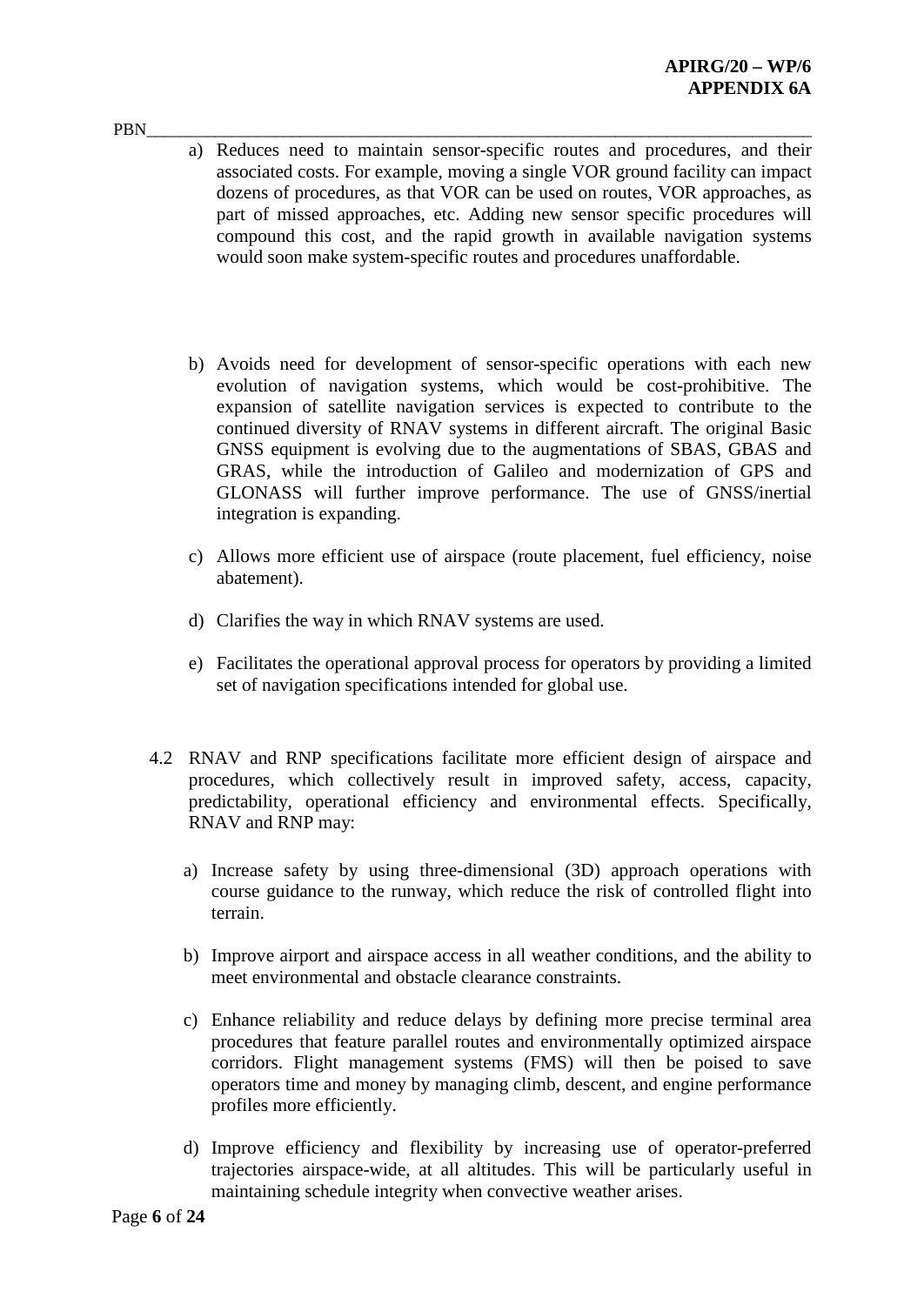- e) Reduce workload and improve productivity of air traffic controllers.
- 4.3 Performance-based navigation will enable the needed operational improvements by leveraging current and evolving aircraft capabilities in the near term that can be expanded to address the future needs of aviation stakeholders and service providers.

### **5. STAKEHOLDERS**

- 5.1 Coordination is critical with the aviation community through collaborative forums. This will assist aviation stakeholders in understanding operational goals, determining requirements, and considering future investment strategies. This, in turn, enables the aviation stakeholders to focus on addressing future efficiency and capacity needs while maintaining or improving the safety of flight operations by leveraging advances in navigation capabilities on the flight deck. RNAV and RNP have reached a sufficient level of maturity and definition to be included in key plans and strategies, such as this Plan.
- 5.2 The stakeholders who will benefit from the concepts in the Plan include airspace operators, air traffic service providers, regulators and standards organizations. As driven by business needs, airlines and operators can use the AFI Region PBN Plan to plan future equipage and capability investments. Similarly, air traffic service providers can determine requirements for future automation systems, and more smoothly modernize ground infrastructure. Finally, regulators and standards organizations can anticipate and develop the key enabling criteria needed for implementation.
- 5.3 The AFI Region PBN Implementation Plan also supports other CAA and government-wide planning processes, working on several fronts to address the needs of the aviation community. This Plan is a work in progress and will be amended through collaborative AFI Region States, industry efforts and consultations that establish a joint aviation community/government/industry strategy for implementing performance-based navigation. Critical initiative strategies are required to accommodate the expected growth and complexity over the next two decades. These strategies have five key features:
	- a) Expediting the development of performance-based navigation criteria and standards.
	- b) Introducing airspace and procedure improvements in the near term.
	- c) Providing benefits to operators who have invested in existing and upcoming capabilities.
	- d) Establishing target dates for the introduction of navigation mandates for selected procedures and airspace, with an understanding that any mandate must be rationalized on the basis of benefits and costs.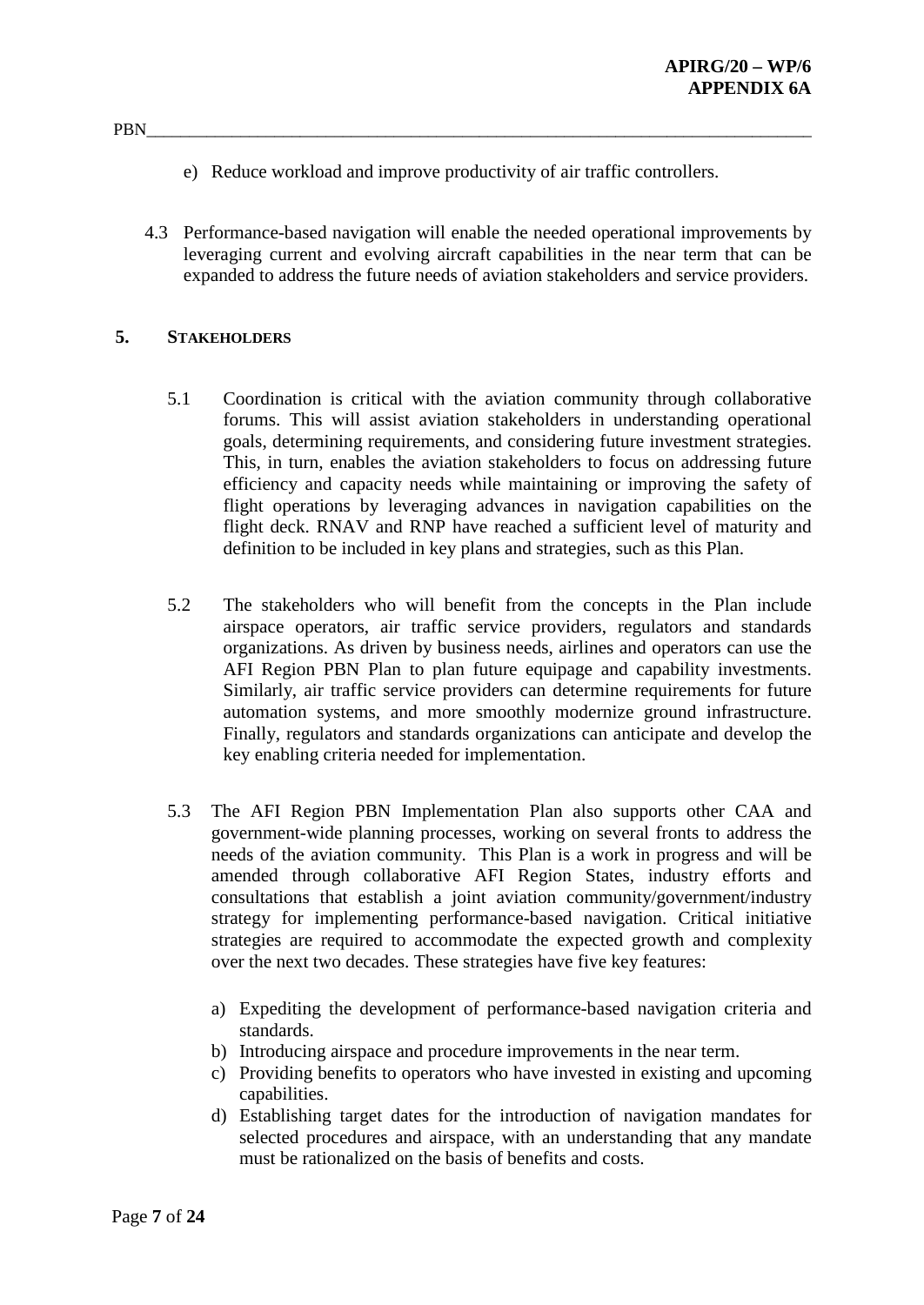PBN\_\_\_\_\_\_\_\_\_\_\_\_\_\_\_\_\_\_\_\_\_\_\_\_\_\_\_\_\_\_\_\_\_\_\_\_\_\_\_\_\_\_\_\_\_\_\_\_\_\_\_\_\_\_\_\_\_\_\_\_\_\_\_\_\_\_\_\_\_\_\_\_\_\_\_\_\_\_ e) Defining new concepts and applications of performance-based navigation for the mid term and Long term and building synergy and integration among other capabilities toward the realization of the AFI Region PBN goals.

## **6. STRATEGY**

- 6.1 This Plan provides a high-level strategy for the evolution of navigation capabilities to be implemented in three timeframes: near term (2008-2012), mid term (2013-2016), and Long term (2017 and Beyond). The strategy rests upon two key navigation concepts; Area Navigation (RNAV) and Required Navigation Performance (RNP). It also encompasses instrument approaches, Standard Instrument Departure (SID) and Standard Terminal Arrival (STAR) operations, as well as en-route continental, oceanic and remote operations. The section on Long-term initiatives discusses integrated navigation, communication, surveillance and automation strategies.
- 6.2 To avoid proliferation of new navigation standards, States and other aviation stakeholders in the AFI region should communicate any new operational requirements with ICAO HQ, so that it can be taken into account by the PBN SG.
- 6.3 The Strategy for implementation of GNSS in the AFI Region for the purpose of supporting PBN implementation will be developed as Appendix to this Plan. It is to be noted that the AFI GNSS strategy, while supporting implementation of the AFI Regional PBN Implementation Plan, may include other aspects related to the Global Air Navigation Plan beyond the current PBN requirements. The GNSS strategy may however, not defeat the purpose and intent of the Plan and shall be guided by the provisions of APIRG.

### **7. NEAR TERM (2008-2012) MID TERM (2013-2016) AND LONG TERM (2016 AND BEYOND) KEY TASKS**

- 7.1 The key tasks involved in the transition to performance-based navigation are:
	- a) Establish navigation service needs through the Long term that will guide infrastructure decisions and specify needs for navigation system infrastructure, and ensure funding for managing and transitioning these systems.
	- b) Define and adopt a national policy enabling additional benefits based on RNP and RNAV.
	- c) Identify operational and integration issues between navigation and surveillance, air-ground communications, and automation tools that maximize the benefits of RNP.
	- d) Support mixed operations throughout the term of this Plan, in particular considering navigation system variations during the near term until appropriate standards are developed and implemented.
	- e) To support Civil/Military coordination and develop the policies needed to accommodate the unique missions and capabilities of military aircraft operating in civil airspace.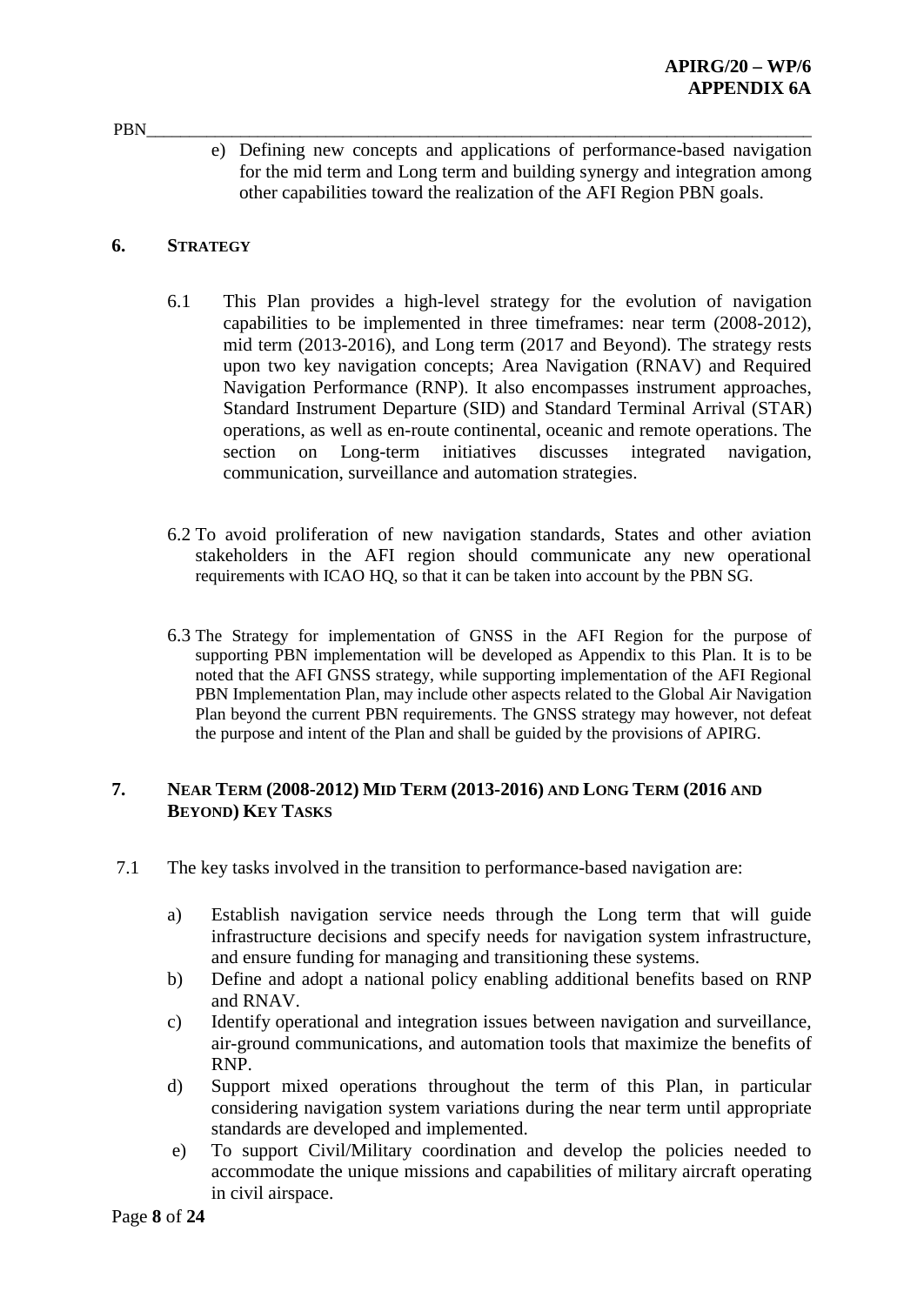- PBN\_\_\_\_\_\_\_\_\_\_\_\_\_\_\_\_\_\_\_\_\_\_\_\_\_\_\_\_\_\_\_\_\_\_\_\_\_\_\_\_\_\_\_\_\_\_\_\_\_\_\_\_\_\_\_\_\_\_\_\_\_\_\_\_\_\_\_\_\_\_\_\_\_\_\_\_\_\_ f) Harmonize the evolution of capabilities for interoperability across airspace operations.
	- g) Increase emphasis on human factors, especially on training and procedures as operations increase reliance on appropriate use of flight deck systems.
	- h) Facilitate and advance environmental analysis efforts required to support the development of RNAV and RNP procedures.
	- i) Maintain consistent and harmonized global standards for RNAV and RNP operations.

### **8. Near-term (2008-2012)**

- 8.1 Initiatives in the near-term focus on investments by operators in current and new aircraft acquisitions; in satellite-based navigation and conventional navigation infrastructure as well as AFI Region States investments. Key components include wide-scale RNAV implementation and the introduction of RNP for en route, terminal, and approach procedures.
- 8.2 The near-term strategy will also focus on expediting the implementation and proliferation of RNAV and RNP procedures. As demand for air travel continues at healthy levels, choke points will develop and delays at the major airports will continue to climb. RNAV and RNP procedures will help alleviate those problems. Continued introduction of RNAV and RNP procedures will not only provide benefits and savings to the operators but also encourage further equipage.
- 8.3 ANSPs as a matter of urgency must adapt new flight plan procedures to accommodate PBN operations. This particularly addresses fields 10 and 18.
- 8.4 Operators will need to plan to obtain operational approvals for the planned Navigation Specifications for this period. Operators shall also review Regional PBN Implementation Plans from other Regions to assess if there is a necessity for additional Operational approvals.

#### **9. OCEANIC AND REMOTE OPERATIONS**

9.1 To promote global harmonization, the AFI Region States continues to work closely with its international partners in implementing RNAV 10 and where operationally required RNP 4 by 2010. Safety assessment shall be undertaken to evaluate reduced oceanic and remote longitudinal/lateral separation minima between aircraft approved for RNAV 10 and RNP 4 operations. (NB. Deleted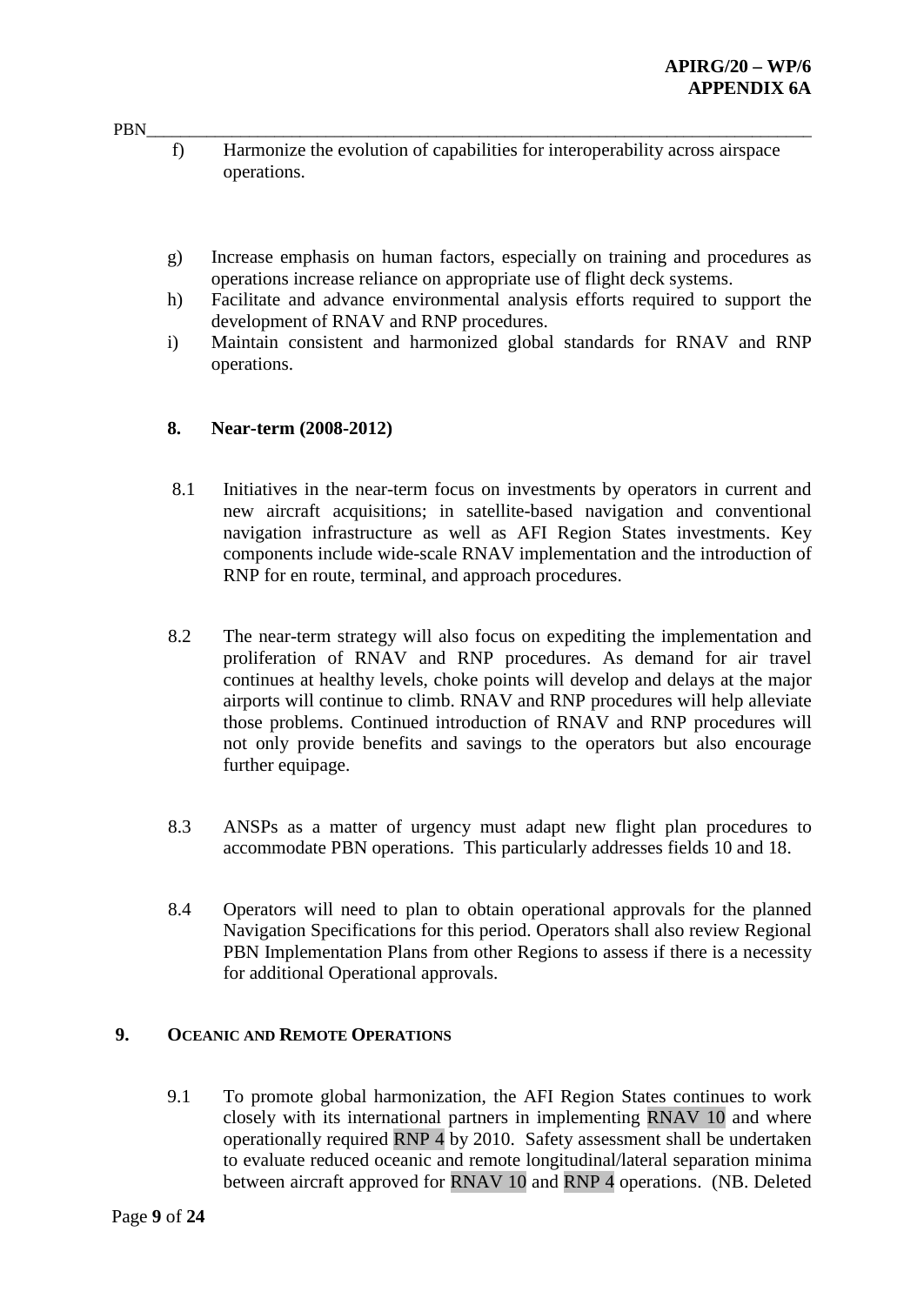#### PBN\_\_\_\_\_\_\_\_\_\_\_\_\_\_\_\_\_\_\_\_\_\_\_\_\_\_\_\_\_\_\_\_\_\_\_\_\_\_\_\_\_\_\_\_\_\_\_\_\_\_\_\_\_\_\_\_\_\_\_\_\_\_\_\_\_\_\_\_\_\_\_\_\_\_\_\_\_\_ (-) in between RNAV/RNP and number).

9.2 For Oceanic and Remote Areas where high density traffic operations occur, a review of the airspace concept must be undertaken to convert to Continental En-Route Operation where sufficient, surveillance is available so as to allow RNAV 5 operations.

#### **10. CONTINENTAL EN-ROUTE OPERATIONS**

10.1 For airspace and corridors requiring structured routes for flow management, AFI Region States will review existing conventional and RNAV routes to transition to PBN RNAV 5 or where operationally required RNAV 2/1.

### **11. TERMINAL OPERATIONS**

- 11.1 RNAV reduces conflict between traffic flows by consolidating flight tracks. RNAV 1/Basic RNP 1 SIDs and STARs improve safety, capacity, and flight efficiency and also lower communication errors.
- 11.2 AFI Region States will continue to plan, develop and implement RNAV 1 SIDs and STARs, at major airports and make associated changes in airspace design. In addition, AFI Region States will implement Basic RNP 1 SIDs and STARs. RNAV 1 will be implemented in airspace where there is sufficient surveillance coverage and Basic RNP-1 where there is no such coverage.
- 11.3 Where operationally feasible, States should develop operational concepts and requirements for continuous descent arrivals (CDAs) based on FMS Vertical Guidance and for applying time of arrival control based on RNAV and RNP procedures. This would reduce workload for pilots and controllers as well as increase fuel efficiency.
- 11.4 PBN SIDs and STARS would allow the following:
	- a) Reduction in controller-pilot communications;
	- b) Reduction of route lengths to meet environmental and fuel efficiency requirements;
	- c) Seamless transition from and to en-route entry/exit points;
	- d) Sequence departures to maximize benefits of RNAV and identify automation requirements for traffic flow management, sequencing tools, flight plan processing, and tower data entry activities.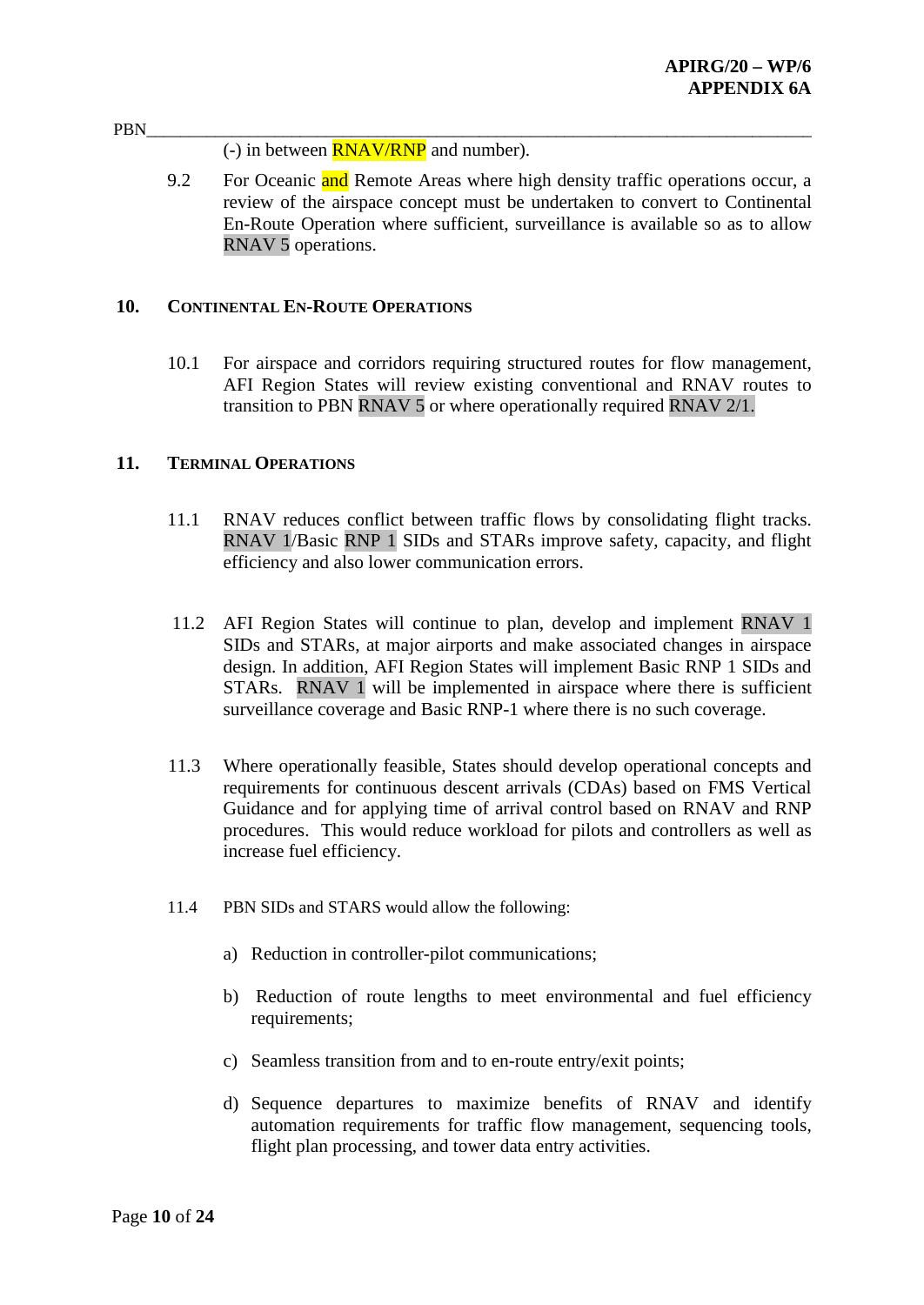### **12. APPROACH OPERATIONS**

- 12.1 The application of RNP APCH is expected to be implemented in the maximum possible number of aerodromes. To facilitate a transitional period, conventional approach procedures and conventional navigation aids should be maintained for non PBN equipped aircraft during this term.
- 12.2 States should promote the use of APV Operations (Baro-VNAV or SBASAugmented GNSS) to enhance safety of RNP Approaches and accessibility of runways. Furthermore, at aerodromes where there is no local altimeter setting available and where aircraft of maximum certificated take-off mass of 5700kg or more, using an aerodrome are not suitably equipped for APV operations, RNP APCH (LNAV only) procedures should be promoted. This interim measure however, while having significant safety benefits, should not be taken as justification to defer the final implementation of APV. Where APV approaches have been developed, "LNAV only" procedures should also be developed for aircraft that may not be suitably equipped for APV.
- 12.3 The application of RNP AR Approach should be limited to selected runways where obvious operational benefits can be obtained due to the existence of significant obstacles.
- 12.4 RNP approaches include:
	- a) APV implemented at all instrument runways at major regional airports and all non-instrument runways serving aircraft weighing greater than 5,700kg.

## **13. SUMMARY TABLE NEAR-TERM (2008-2012)**

| <b>Airspace</b>                       | <b>Nav. Specifications</b>       | <b>Nav. Specifications where</b><br><b>Operationally Required</b> |
|---------------------------------------|----------------------------------|-------------------------------------------------------------------|
| <b>En-Route Oceanic</b>               | RNAV <sub>10</sub>               | RNP <sub>4</sub>                                                  |
| <b>En-Route Remote</b><br>Continental | RNAV <sub>10</sub>               | RNP <sub>4</sub>                                                  |
|                                       |                                  |                                                                   |
| <b>En-Route Continental</b>           | <b>RNAV5</b>                     | <b>RNAV 1/2</b>                                                   |
|                                       |                                  |                                                                   |
| <b>TMA</b>                            | RNAV 1 in a surveillance         |                                                                   |
| Arrival/Departure                     | environment                      |                                                                   |
|                                       | Basic RNP 1 in non-surveillance  |                                                                   |
|                                       | environment                      |                                                                   |
| Approach                              | <b>RNP APCH</b> (with Baro-VNAV) |                                                                   |
|                                       | OR.                              |                                                                   |
|                                       | RNP APCH (LNAV only) See         |                                                                   |

#### PBN\_\_\_\_\_\_\_\_\_\_\_\_\_\_\_\_\_\_\_\_\_\_\_\_\_\_\_\_\_\_\_\_\_\_\_\_\_\_\_\_\_\_\_\_\_\_\_\_\_\_\_\_\_\_\_\_\_\_\_\_\_\_\_\_\_\_\_\_\_\_\_\_\_\_\_\_\_\_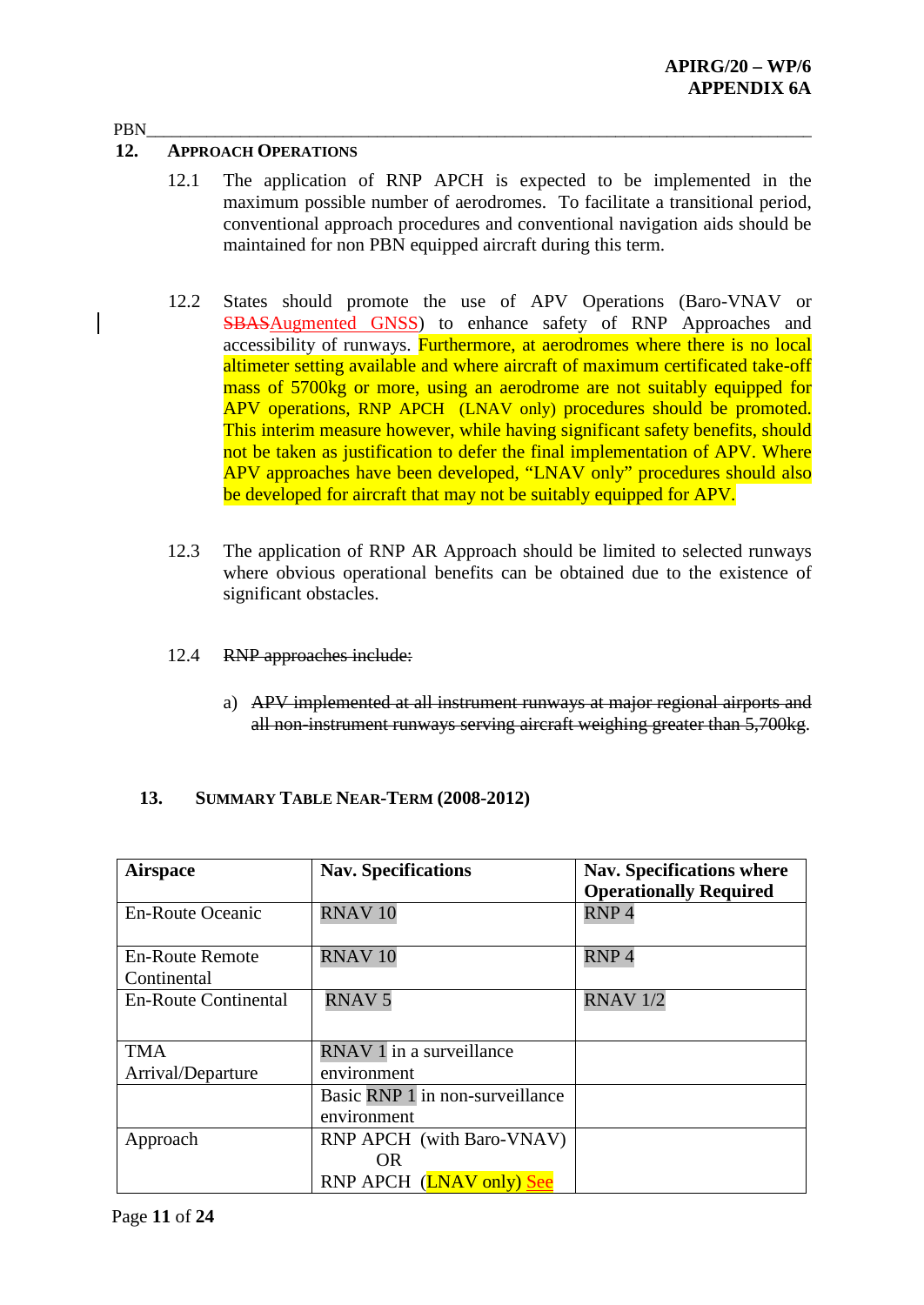| <b>PRN</b>                                                                              |                                                                                  |  |
|-----------------------------------------------------------------------------------------|----------------------------------------------------------------------------------|--|
|                                                                                         | Note below.                                                                      |  |
|                                                                                         | RNP AR APCH if required                                                          |  |
| Note:                                                                                   |                                                                                  |  |
| Where altimeter setting does not exist and where aircraft of maximum certificated take- |                                                                                  |  |
|                                                                                         | off mass of 5700kg or more, using an aerodrome are not suitably equipped for APV |  |
| operations.                                                                             |                                                                                  |  |

## **14. NEAR TERM IMPLEMENTATION TARGETS**

- a) RNP APCH (with Baroa-VNAV) in 30% of instrument runways by 2010 and 50% by 2012 and priority given to airports with operational benefits. Each instrument runway will have an associated RNP APCH (LNAV only)
- b) RNAV 1 SID/STAR for 30% of international airports by 2010 and 50% by 2012 and priority given to airports with RNP Approach.
- c) Review existing conventional and RNAV routes to transition to PBN RNAV 5 or where operationally required RNAV 2/1 by 2012.
- d) Straight-in LNAV only procedures for instrument runways where there is no local altimeter setting available & where aircraft MTOM 5 700 kg or more are not suitably equipped for APV operations

## **15 MID TERM (2013-2016) PRIORITIES**

- 15.1 In the mid term, increasing demand for air travel will continue to challenge the efficiencies of the air traffic management system.
- 15.2 While the hub-and-spoke system will remain largely the same as today for major airline operations, the demand for more point-to-point service will create new markets and spur increases in low-cost carriers, air taxi operations, and on-demand services. Additionally, the emergence of VLJs is expected to create new markets in the general and business aviation sectors for personal, air taxi, and point-to-point passenger operations. Many airports will thus experience significant increases in unscheduled traffic. In addition, many destination airports that support scheduled air carrier traffic are forecast to grow and to experience congestion or delays if efforts to increase their capacity fall short. As a result, additional airspace flexibility will be necessary to accommodate not only the increasing growth, but also the increasing air traffic complexity.
- 15.3 The mid-term will leverage these increasing flight capabilities based on RNAV and RNP, with a commensurate increase in benefits such as fuelefficient flight profiles, better access to airspace and airports, greater capacity,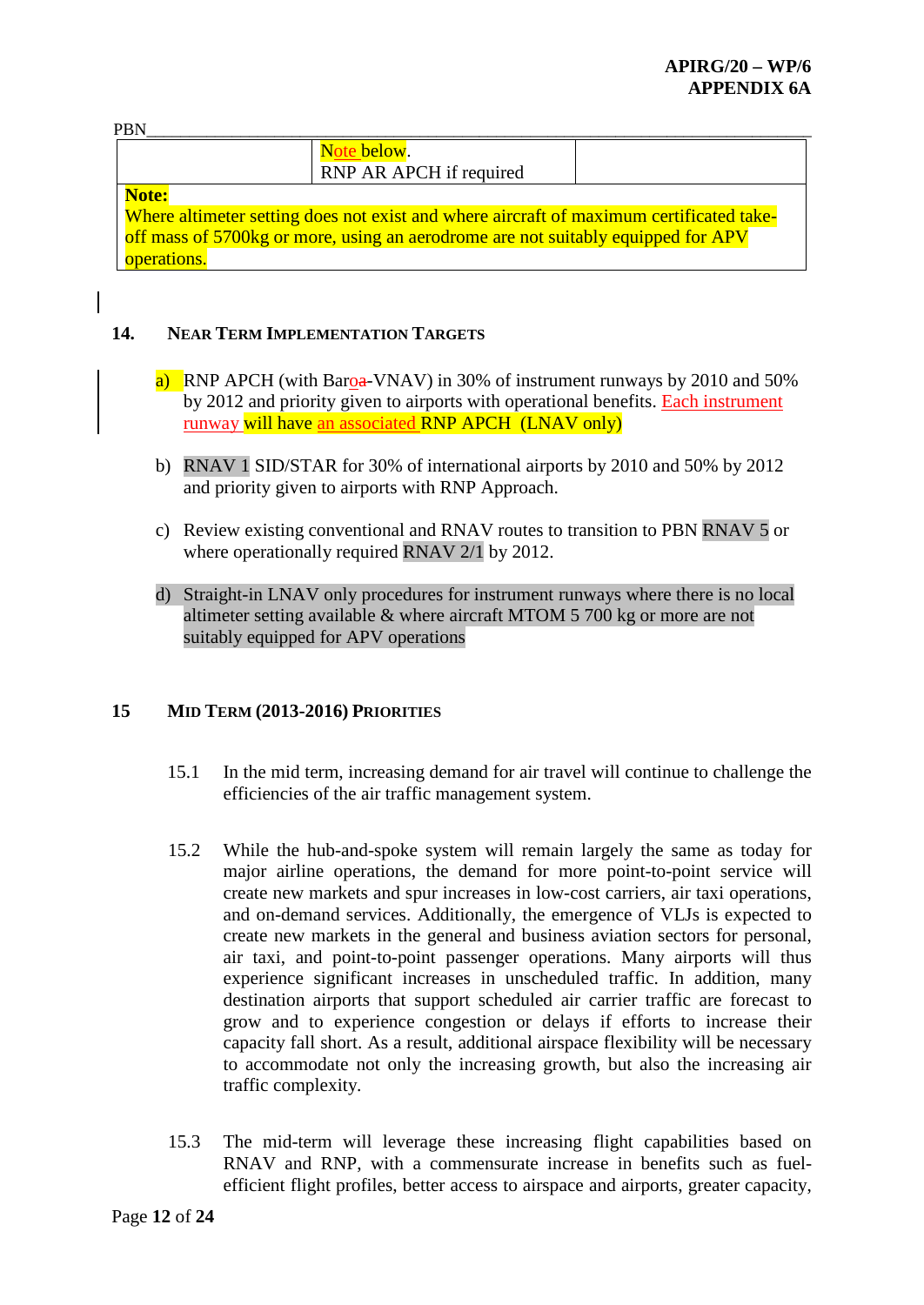PBN\_\_\_\_\_\_\_\_\_\_\_\_\_\_\_\_\_\_\_\_\_\_\_\_\_\_\_\_\_\_\_\_\_\_\_\_\_\_\_\_\_\_\_\_\_\_\_\_\_\_\_\_\_\_\_\_\_\_\_\_\_\_\_\_\_\_\_\_\_\_\_\_\_\_\_\_\_\_ and reduced delay. These incentives, which should provide an advantage over non-RNP operations, will expedite propagation of equipage and the use of RNP procedures.

15.4 In order to optimize the To achieve efficiency and capacity gains partially enabled by RNAV and RNP, the AFI Region States and aviation industry will pursue expand/intensify the use of data communications (e.g., for controllerpilot communications) and enhanced surveillance functionality, e.g. ADS-C, ADS-Broadcast (ADS-B), etc. Data communications will make it possible to issue complex clearances easily and with minimal errors. Enhanced surveillanceADS-B will expand or augment surveillance coverage so that track spacing and longitudinal separation can be optimized where needed (e.g., in non-radar airspace). Initial capabilities for flights to receive and confirm 3D clearances and time of arrival control based on RNP will be demonstrated in the mid term. With data link implemented, flights will begin to transmit 4D trajectories (a set of points defined by latitude, longitude, altitude, and time.) Stakeholders must therefore develop concepts that leverage this capability.

### **16. OCEANIC EVOLUTION**

16.1 In the mid term, AFI Region States will endeavor to work with international air traffic service providers to promote the application of RNP 10 and RNP 4 in additional sub-regions of the oceanic environment.

#### **17. EN ROUTE EVOLUTION**

17.1 The review of en-route airspace will be completed by 2016.

#### **18. IMPLEMENTATION**

18.1 By the end of the mid term other benefits of PBN will have been enabled, such as flexible procedures to manage the mix of faster and slower aircraft in congested airspace and use of less conservative PBN requirements.

## **19. Automation for RNAV and RNP Operations**

19.1 By the end of the mid term enhanced en route automation will allow the assignment of RNAV and RNP routes based upon specific knowledge of an aircraft's RNP capabilities. En route automation will use collaborative routing tools to assign aircraft priority, since the automation system can rely upon the aircraft's ability to change a flight path and fly safely around problem areas. This functionality will enable the controller to recognize aircraft capability and to match the aircraft to dynamic routes or procedures, thereby helping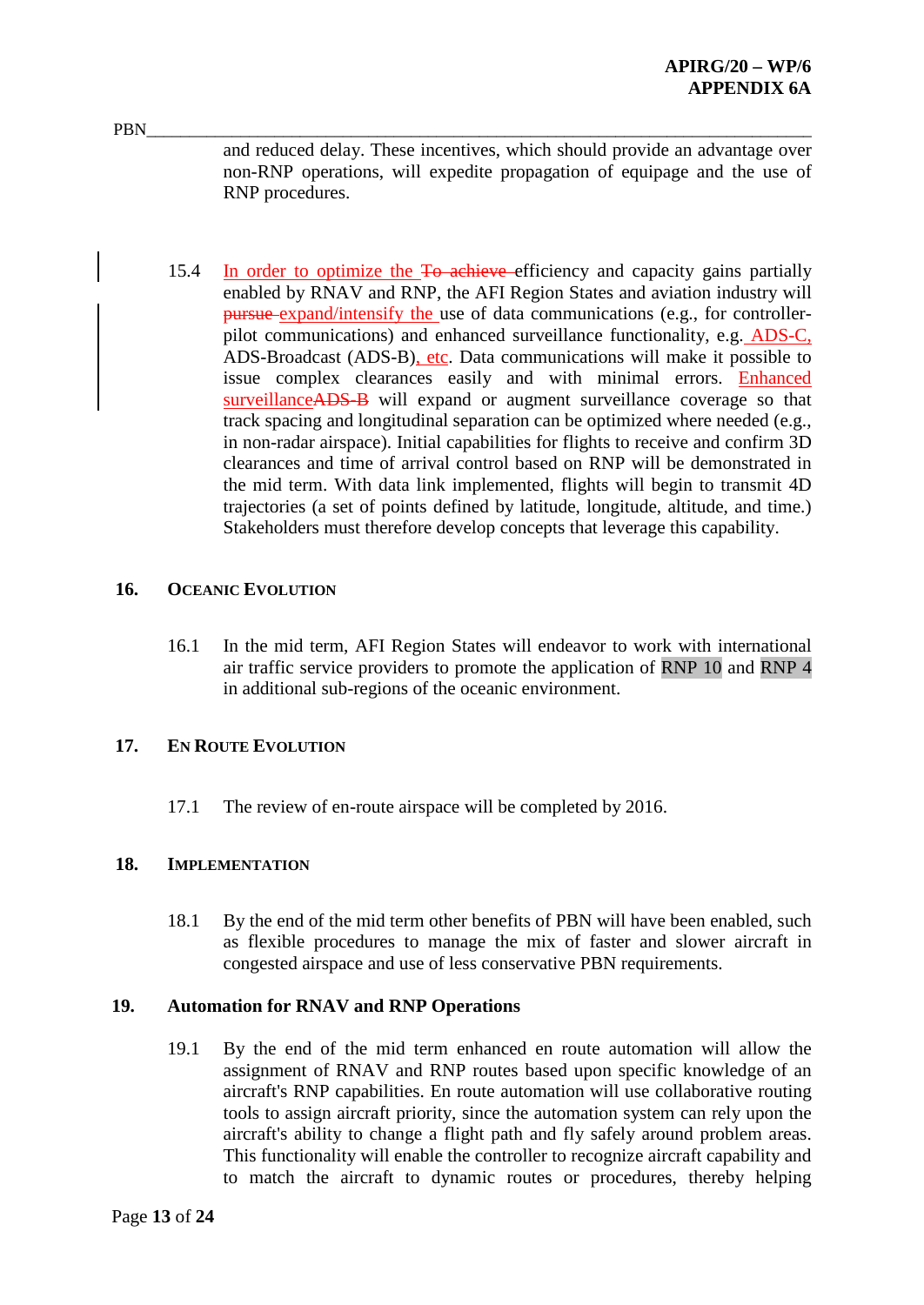appropriately equipped operators to maximize the predictability of their schedules.

19.2 Conflict prediction and resolution in most en route airspace must improve as airspace usage increases. Path repeatability achieved by RNAV and RNP operations will assist in achieving this goal. Mid-term automation tools will facilitate the introduction of RNP offsets and other forms of dynamic tracks for maximizing the capacity of airspace. By the end of the mid term, en route automation will have evolved to incorporate more accurate and frequent surveillance reports through ADS-B, and to execute problem prediction and conformance checks that enable offset manoeuvres and closer route spacing (e.g., for passing other aircraft and manoeuvring around weather).

#### **20. TERMINAL EVOLUTION**

- 20.1 During this period, either Basic RNP 1 or RNAV 1 will become a required capability for flights arriving and departing major airports based upon the needs of the airspace, such as the volume of traffic and complexity of operations. This will ensure the necessary throughput and access, as well as reduced controller workload, while maintaining safety standards.
- 20.2 With RNAV-1 operations as the predominant form of navigation in terminal areas by the end of the mid term, AFI Region States will have the option of removing conventional terminal procedures that are no longer expected to be used.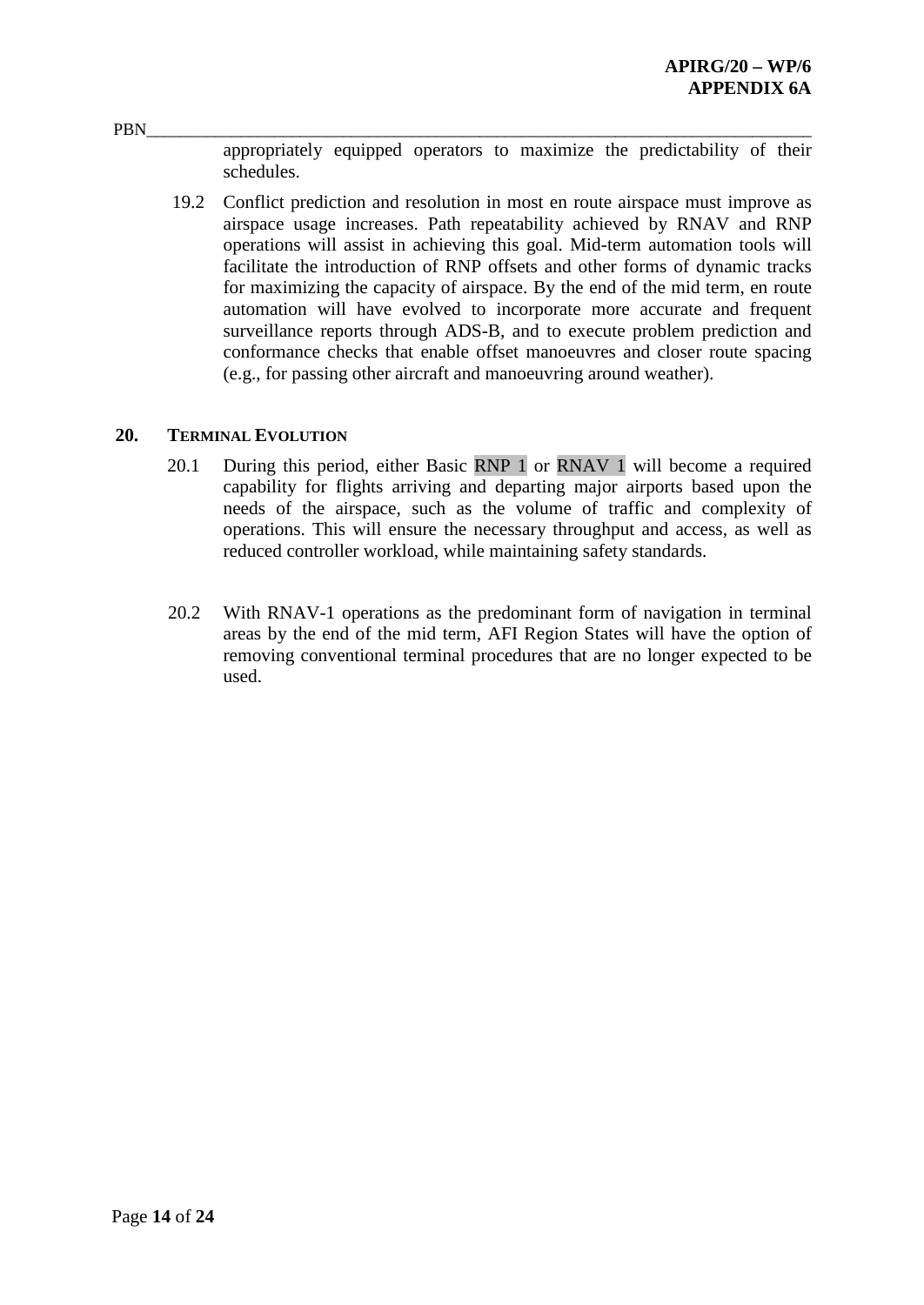### **21. TERMINAL AUTOMATION**

- 21.1 Terminal automation will be enhanced with tactical controller tools to manage complex merges in busy terminal areas. As data communications become available, the controller tools will apply knowledge of flights' estimates of time of arrival at upcoming waypoints, and altitude and speed constraints, to create efficient manoeuvres for optimal throughput.
- 21.2 Terminal automation will also sequence flights departing busy airports more efficiently than today. This capability will be enabled as a result of PBN and flow management tools. Flights arriving and departing busy terminal areas will follow automation-assigned PBN routes.

#### **22. APPROACH EVOLUTION**

- 22.1 In the mid term, implementation priorities for instrument approaches will still be based on RNP APCH (APV) and RNP AR APCH and full implementation is expected at the end of this term. Leading up to meeting this requirement, RNP APCH (LNAV only) procedures should still be promoted for aerodromes where there is no local altimeter setting available and where aircraft of maximum certificated take-off mass of 5700 kg or more, using an aerodrome are not suitably equipped for APV operations.
- 22.2 The introduction of the application of landing capability using GBAS (currently non PBN) is expected to guarantee a smooth transition towards high performance approach and landing capability.

| <b>Airspace</b>                       | <b>Nav. Specifications</b>                                        | <b>Nav. Specifications where</b><br><b>Operationally Required</b> |
|---------------------------------------|-------------------------------------------------------------------|-------------------------------------------------------------------|
| <b>En-Route Oceanic</b>               | RNAV <sub>10</sub>                                                | RNP <sub>4</sub>                                                  |
| <b>En-Route Remote</b><br>Continental | RNAV <sub>10</sub> ,                                              | RNP <sub>4</sub>                                                  |
| <b>En-Route Continental</b>           | RNAV 2, RNAV 5                                                    | <b>RNAV1</b>                                                      |
| <b>TMA Arrival/Departure</b>          | Expand RNAV 1, or RNP-1 application                               |                                                                   |
|                                       | Mandate RNAV 1, or RNP-1 in high<br>density TMAs                  |                                                                   |
| Approach                              | Expand RNP APCH with (Baro-VNAV                                   |                                                                   |
|                                       | or Augmented GNSS), and APV<br><b>Supplemented with LNAV only</b> |                                                                   |
|                                       | procedures (See note below)                                       |                                                                   |

#### **23. Summary Table Mid-Term (2013-2016)**

## PBN\_\_\_\_\_\_\_\_\_\_\_\_\_\_\_\_\_\_\_\_\_\_\_\_\_\_\_\_\_\_\_\_\_\_\_\_\_\_\_\_\_\_\_\_\_\_\_\_\_\_\_\_\_\_\_\_\_\_\_\_\_\_\_\_\_\_\_\_\_\_\_\_\_\_\_\_\_\_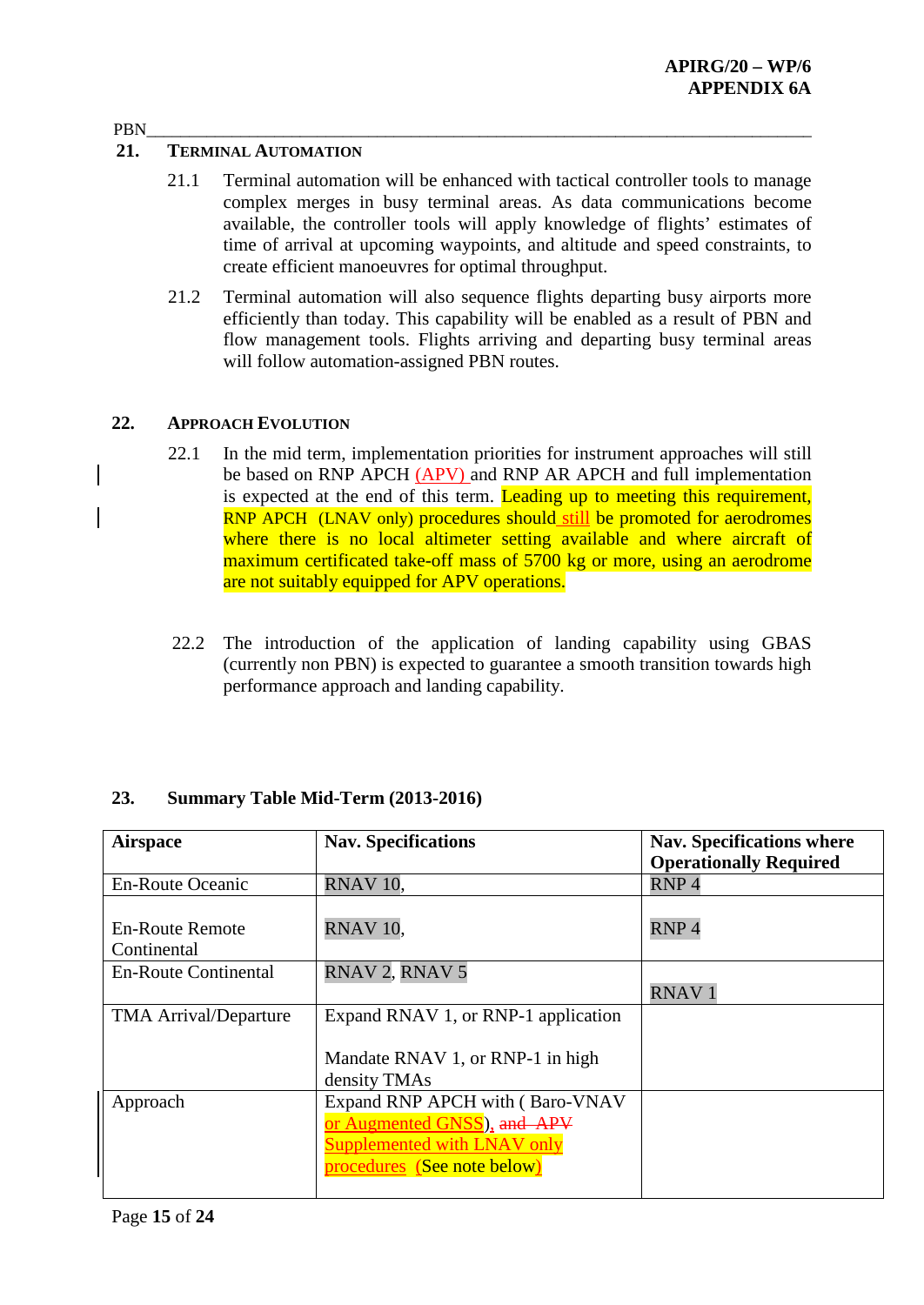## **APIRG/20 – WP/6 APPENDIX 6A**

| <b>PBN</b>                                                                                         |                                                                                  |  |
|----------------------------------------------------------------------------------------------------|----------------------------------------------------------------------------------|--|
|                                                                                                    | <b>Expand Implement RNP AR APCH</b>                                              |  |
|                                                                                                    | where there are operational benefits                                             |  |
| Note:                                                                                              |                                                                                  |  |
| Where altimeter setting does not exist and where aircraft of maximum certificated take-off mass of |                                                                                  |  |
|                                                                                                    | 5700kg or more, using an aerodrome are not suitably equipped for APV operations. |  |
|                                                                                                    |                                                                                  |  |
|                                                                                                    |                                                                                  |  |

## **24. MID TERM IMPLEMENTATION TARGETS**

- a) RNP APCH (APV) with (Baro-VNAV or Augmented GNSS) in 100% of instrument runways where practical, by 2016.
- b) RNP APCH (LNAV only) in 100% of instrument runways by 2016
- c) RNAV 1 or RNP 1 SID/STAR for 100% of international airports by 2016.
- d) RNAV 1 or RNP 1 SID/STAR for 70% of busy domestic airports where there are operational benefits.
- e) Implementation of additional RNAV/RNP Routes as required.
- f) Continue to promote straight-in LNAV only procedures for instrument runways where there is no local altimeter setting available  $\&$  where aircraft MTOM 5 700 kg or more are not suitably equipped for APV operations.

## **25. LONG TERM (2016 AND BEYOND): ACHIEVING A PERFORMANCE-BASED NAVIGATION SYSTEM**

- 25.1 The Long-term environment will be characterized by continued growth in air travel and increased air traffic complexity.
- 25.2 No one solution or simple combination of solutions will address the inefficiencies, delays, and congestion anticipated to result from the growing demand for air transportation. Therefore, AFI Region States and key Stakeholders need an operational concept that exploits the full capability of the aircraft in this time frame.

#### **26. LONG TERM KEY STRATEGIES (2017 AND BEYOND)**

26.1 Airspace operations in the Long term will make maximum use of advanced flight deck automation that integrates CNS capabilities. RNP, RCP, and RSP standards will define these operations. Separation assurance will remain the principal task of air traffic management in this time frame. This task is expected to leverage a combination of aircraft and ground-based tools. Tools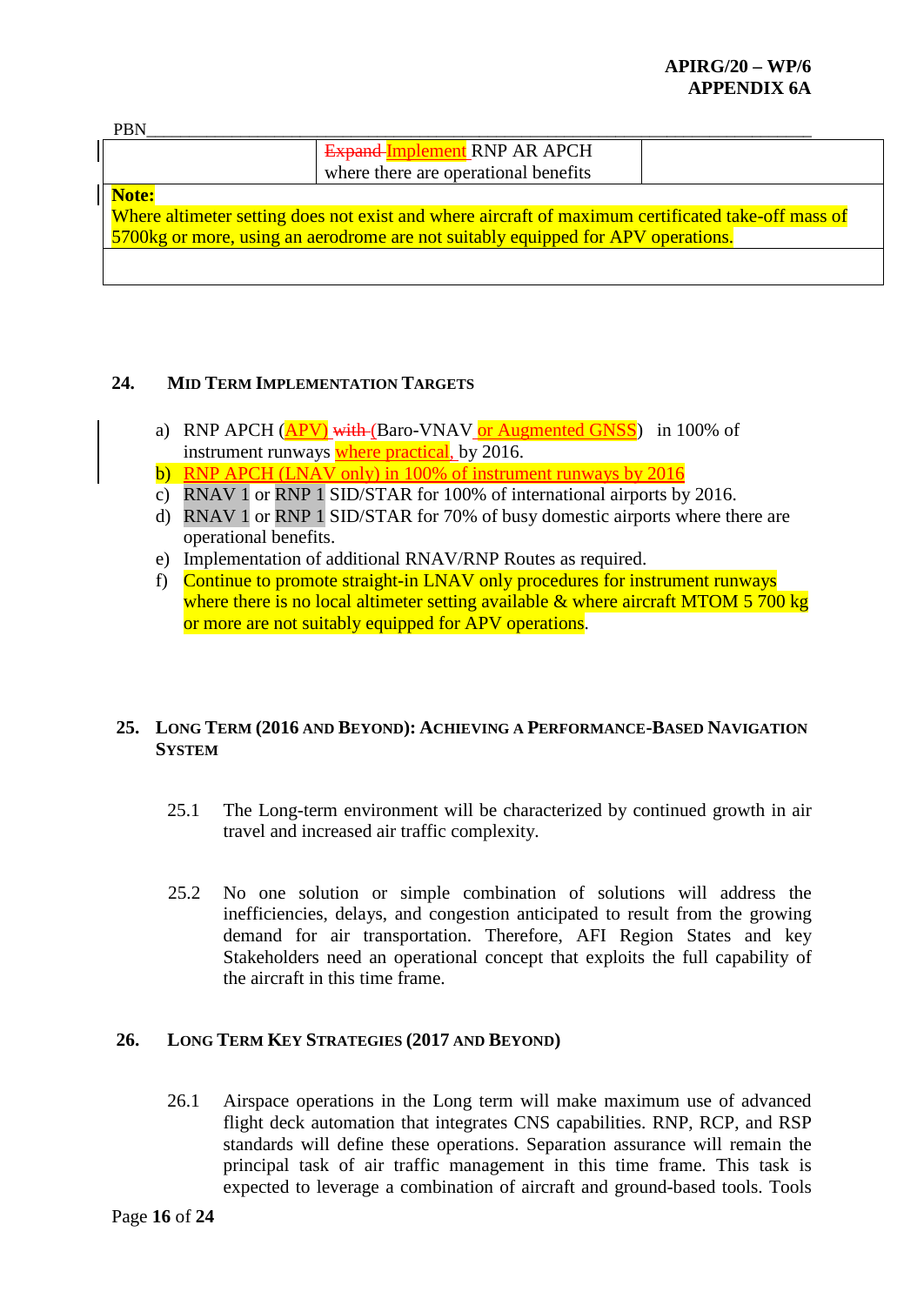PBN\_\_\_\_\_\_\_\_\_\_\_\_\_\_\_\_\_\_\_\_\_\_\_\_\_\_\_\_\_\_\_\_\_\_\_\_\_\_\_\_\_\_\_\_\_\_\_\_\_\_\_\_\_\_\_\_\_\_\_\_\_\_\_\_\_\_\_\_\_\_\_\_\_\_\_\_\_\_ for conflict detection and resolution, and for flow management, will be enhanced significantly to handle increasing traffic levels and complexity in an efficient and strategic manner.

- 26.2 Strategic problem detection and resolution will result from better knowledge of aircraft position and intent, coupled with automated, ground-based problem resolution. In addition, pilot and air traffic controller workload will be lowered by substantially reducing voice communication of clearances, and furthermore using data communications for clearances to the flight deck. Workload will also decrease as the result of automated confirmation (via data communications) of flight intent from the flight deck to the ground automation.
- 26.3 With the necessary aircraft capabilities, procedures, and training in place, it will become possible in certain situations to delegate separation tasks to pilots and to flight deck systems that depict traffic and conflict resolutions. Procedures for airborne separation assurance will reduce reliance on ground infrastructure and minimize controller workload. As an example, in IMC an aircraft could be instructed to follow a leading aircraft, keeping a certain distance. Once the pilot agreed, ATC would transfer responsibility for maintaining spacing (as is now done with visual approaches).
- 26.4 Performance-based operations will exploit aircraft capabilities for "electronic" visual acquisition of the external environment in low-visibility conditions, which may potentially increase runway capacity and decrease runway occupancy times.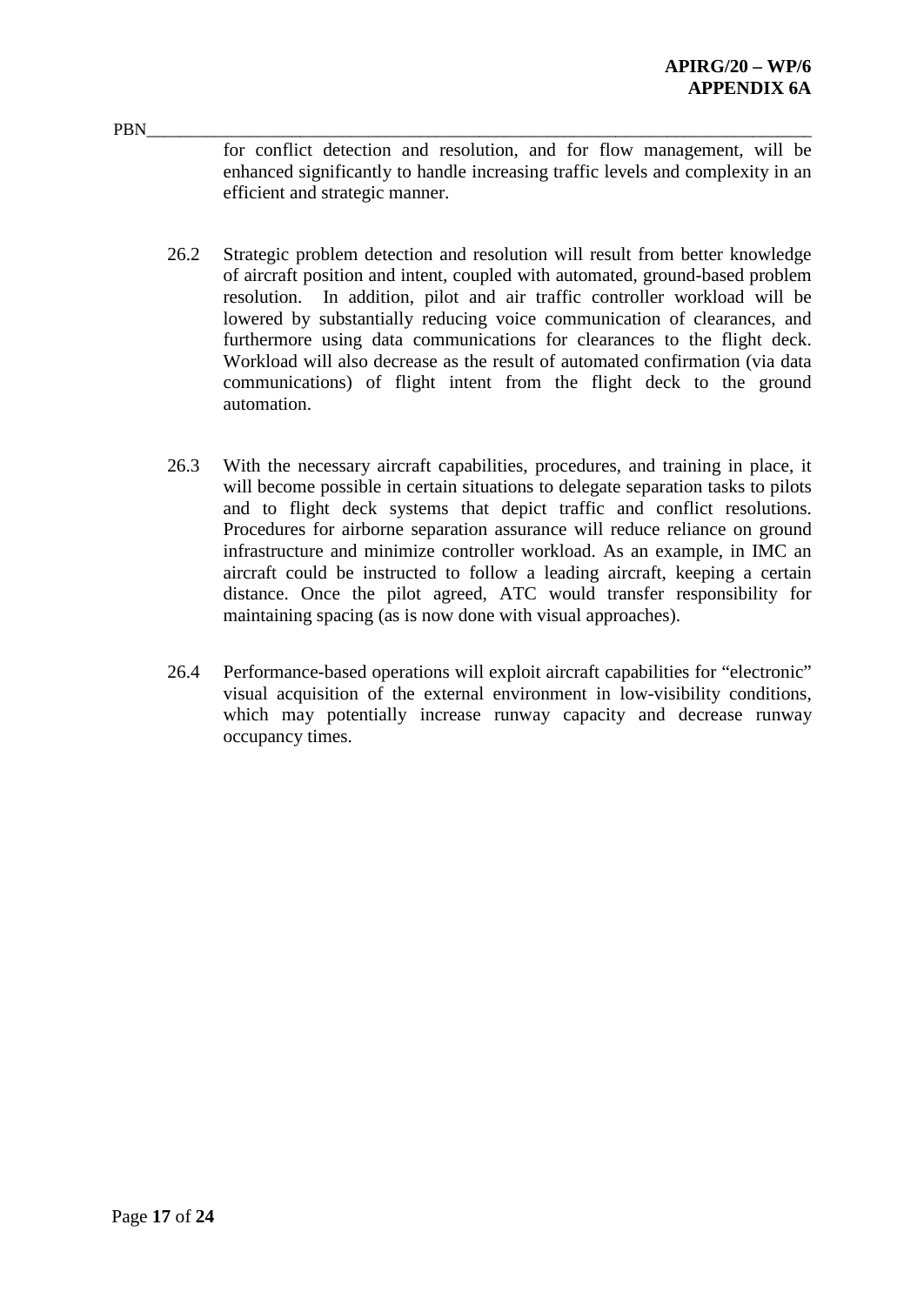- PBN\_\_\_\_\_\_\_\_\_\_\_\_\_\_\_\_\_\_\_\_\_\_\_\_\_\_\_\_\_\_\_\_\_\_\_\_\_\_\_\_\_\_\_\_\_\_\_\_\_\_\_\_\_\_\_\_\_\_\_\_\_\_\_\_\_\_\_\_\_\_\_\_\_\_\_\_\_\_ 26.5 Improved wake prediction and notification technologies may also assist in achieving increased runway capacity by reducing reliance on wake separation buffers.
	- 26.6 System-wide information exchange will enable real-time data sharing of NAS constraints, airport and airspace capacity, and aircraft performance. Electronic data communications between the ATC automation and aircraft, achieved through data link, will become widespread—possibly even mandated in the busiest airspace and airports. The direct exchange of data between the ATC automation and the aircraft FMS will permit better strategic and tactical management of flight operations.
	- 26.7 Aircraft will downlink to the ground-based system their position and intent data, as well as speed, weight, climb and descent rates, and wind or turbulence reports. The ATC automation will uplink clearances and other types of information, for example, weather, metering, choke points, and airspace use restrictions.
	- 26.8 To ensure predictability and integrity of aircraft flight path, RNP will be mandated in busy en route and terminal airspace. RNAV operations will be required in all other airspace (except oceanic). Achieving standardized FMS functionalities and consistent levels of crew operation of the FMS is integral to the success of this Long-term strategy.
	- 26.9 The most capable aircraft will meet requirements for low values of RNP (RNP 0.3 or lower en route). Flights by such aircraft are expected to benefit in terms of airport access, shortest routes during IMC or convective weather, and the ability to transit or avoid constrained airspace, resulting in greater efficiencies and fewer delays operating into and out of the busiest airports.
	- 26.10 Enhanced ground-based automation and use of real-time flight intent will make time-based metering to terminal airspace a key feature of future flow management initiatives. This will improve the sequencing and spacing of flights and the efficiency of terminal operations.
	- 26.11 Uniform use of RNP for arrivals and departures at busy airports will optimize management of traffic and merging streams. ATC will continue to maintain control over sequencing and separation; however, aircraft arriving and departing the busiest airports will require little controller intervention. Controllers will spend more time monitoring flows and will intervene only as needed, primarily when conflict prediction algorithms indicate a potential problem.
	- 26.12 More detailed knowledge of meteorological conditions will enable better flight path conformance, including time of arrival control at key merge points. RNP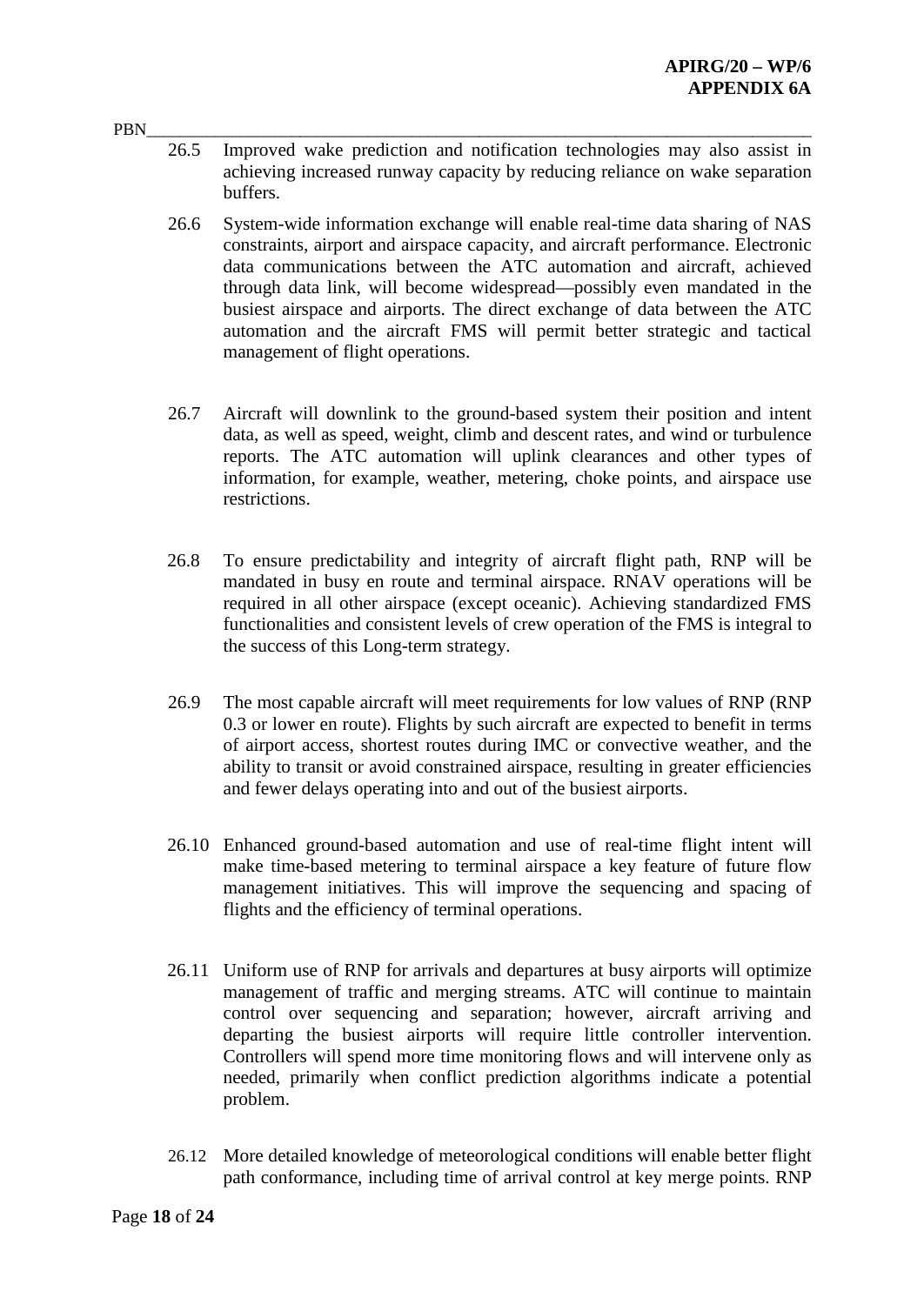PBN\_\_\_\_\_\_\_\_\_\_\_\_\_\_\_\_\_\_\_\_\_\_\_\_\_\_\_\_\_\_\_\_\_\_\_\_\_\_\_\_\_\_\_\_\_\_\_\_\_\_\_\_\_\_\_\_\_\_\_\_\_\_\_\_\_\_\_\_\_\_\_\_\_\_\_\_\_\_ will also improve management of terminal arrival and departure with seamless routing from the en route and transition segments to the runway threshold. Enhanced tools for surface movement will provide management capabilities that synchronize aircraft movement on the ground; for example, to coordinate taxiing aircraft across active runways and to improve the delivery of aircraft from the parking areas to the main taxiways.

## **27. SUMMARY OF LONG TERM KEY STRATEGIES (2017 AND BEYOND)**

- 27.1 The key strategies for instituting performance-based operations employ an integrated set of solutions.
	- a) Airspace operations will take advantage of aircraft capabilities, i.e. aircraft equipped with data communications, integrated displays, and FMS.
	- b) Aircraft position and intent information directed to automated, ground-based ATM systems, strategic and tactical flight deck-based separation assurance in selected situations (problem detection and resolution).
	- **c)** Strategic and tactical flow management will improve through use of integrated airborne and ground information exchange.
	- d) Ground-based system knowledge of real-time aircraft intent with accurate aircraft position and trajectory information available through data link to ground automation.
	- e) Real-time sharing of National Air Space (NAS) flight demand and other information achieved via ground-based and air-ground communication between air traffic management and operations planning and dispatch.
	- f) Overall system responsiveness achieved through flexible routing and wellinformed, distributed decision-making.
	- g) Systems ability to adapt rapidly to changing meteorological and airspace conditions.
	- h) System leverages through advanced navigation capabilities such as fixed radius transitions, RF legs, and RNP offsets.
	- i) Increased use of operator-preferred routing and dynamic airspace.
	- j) Increased collaboration between service providers and operators.
	- k) Operations at the busiest airports will be optimized through an integrated set of capabilities for managing pre-departure planning information, ground-based automation, and surface movement.
	- l) RNP-based arrival and departure structure for greater predictability.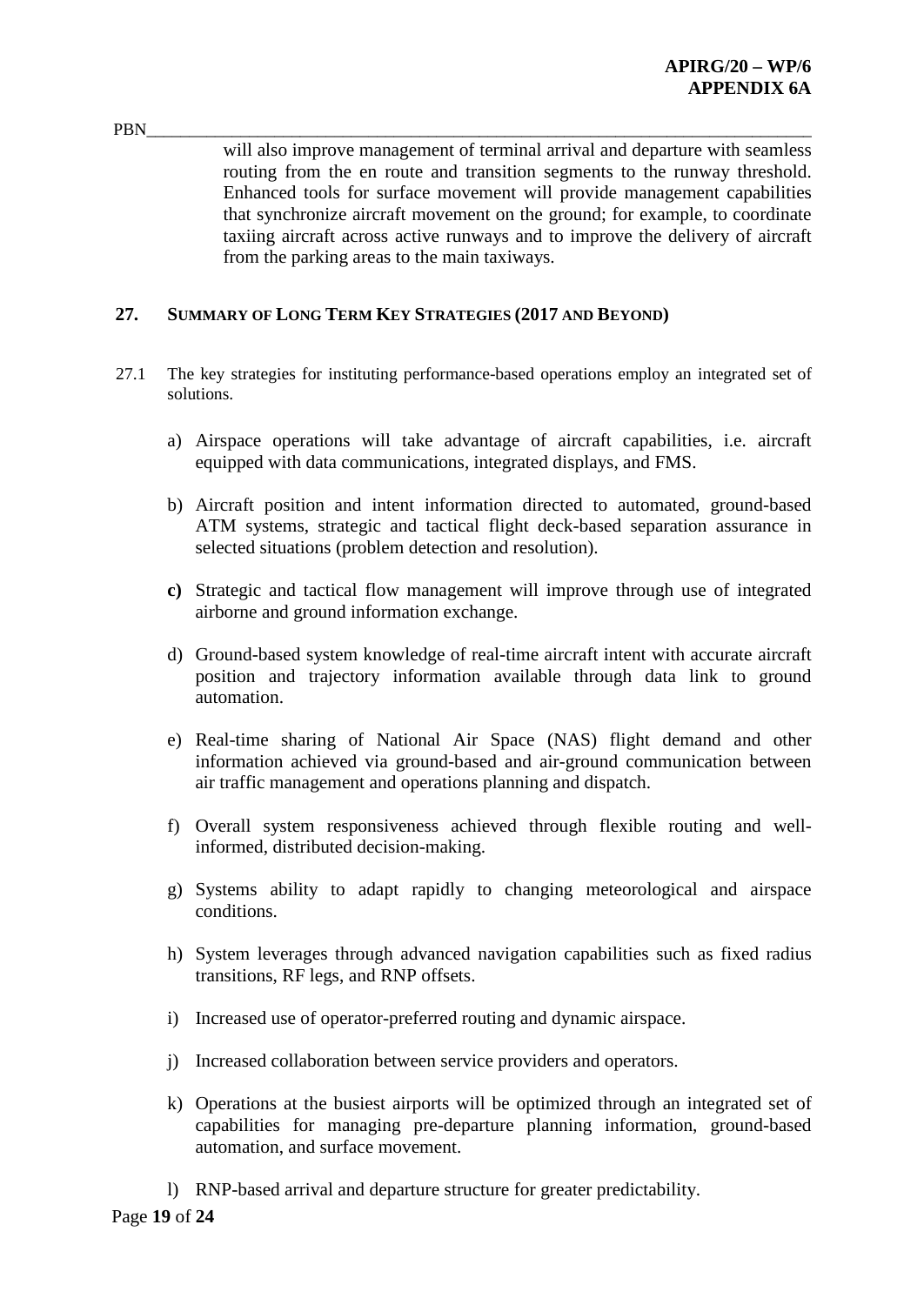- m) Ground-based tactical merging capabilities in terminal airspace.
- n) Integrated capabilities for surface movement optimization to synchronize aircraft movement on the ground. Improved meteorological and aircraft intent information shared via data link.

#### **28. KEY RESEARCH AREAS**

28.1 The aviation community must address several key research issues to apply these strategies effectively. These issues fall into several categories:

#### **29. NAVIGATION**

- a) To what extent can lower RNP values be achieved and how can these be leveraged for increased flight efficiency and access benefits?
- b) Under what circumstances RNAV should be mandated for arriving/departing satellite airports to enable conflict-free flows and optimal throughput in busy terminal areas?

#### **30. FLIGHT DECK AUTOMATION**

- a) What FMS capabilities are required to enable the future concepts and applications?
- b) How can performance-based communication and surveillance be leveraged in the flight deck to enable Long-term strategies such as real-time exchange of flight deck data?

#### **31. AUTOMATION**

- a) To what extent can lateral or longitudinal separation assurance be fully automated, in particular on final approach during parallel operations?
- b) To what extent can surface movement be automated, and what are the costbenefit trade-offs associated with different levels of automation?
- c) To what extent can conflict detection and resolution be automated for terminal ATC operations?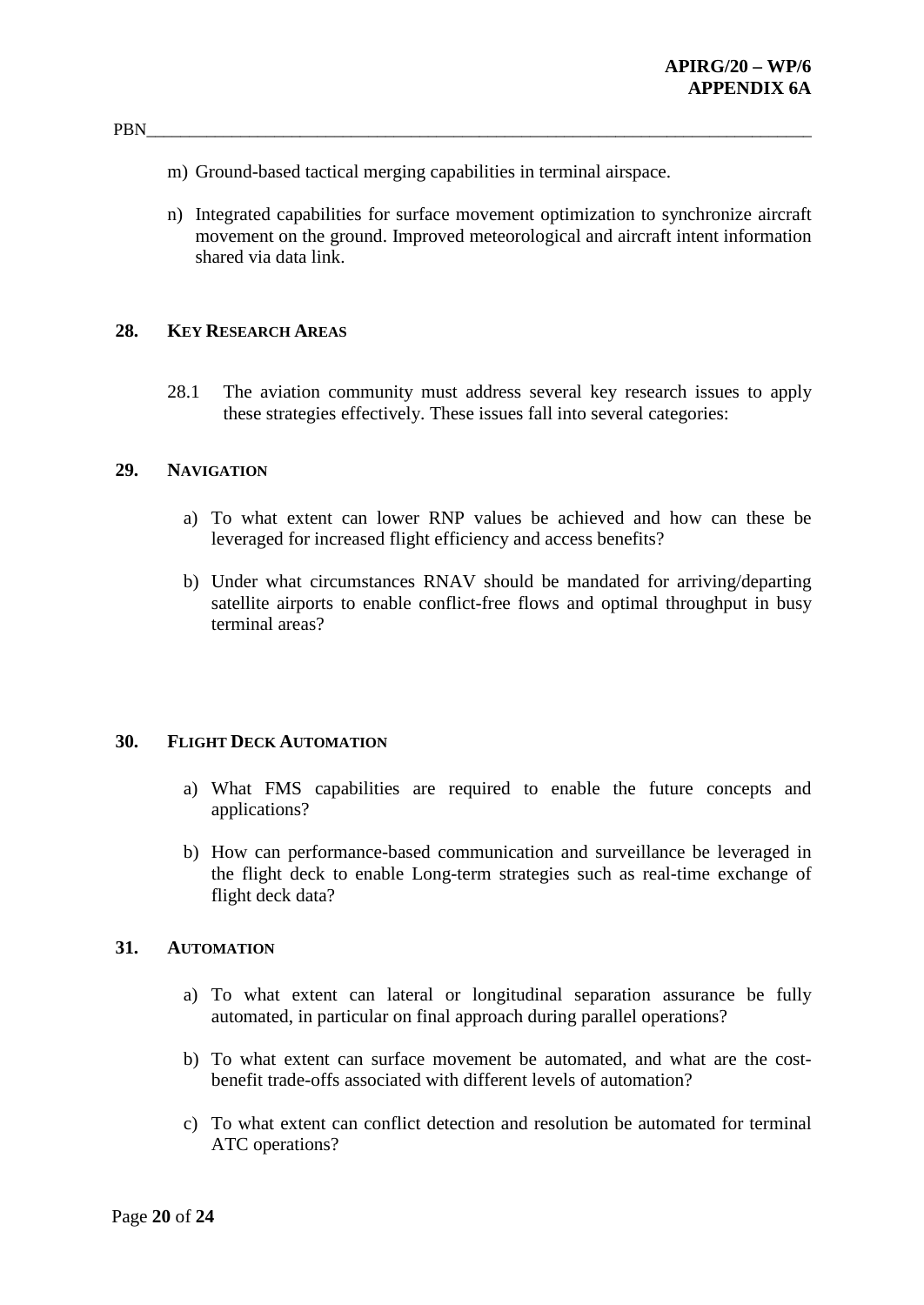#### **32. PROCEDURES**

- a) How can time of arrival control be applied effectively to maximize capacity of arrival or departure operations, in particular during challenging wind conditions?
- b) In what situations is delegation of separation to the flight crews appropriate?
- c) What level of onboard functionality is required for flight crews to accept separation responsibility within a manageable workload level?

#### **33. AIRSPACE**

- a) What separation standards and procedures are needed to enable smoother transition between en route and terminal operations?
- b) How can fuel-efficient procedures such as CDAs be accomplished in busy airspace?

#### **34. POLICY**

- a) How is information security ensured as information exchange increases?
- b) What are the policy and procedure implications for increased use of collaborative decision-making processes between the service provider and the operator?

34.1 The answers to these and other research questions are critical to achieving a performance-based airspace system. Lessons learned from the near-term and mid-term implementation of the Plan will help answer some of these questions. The aviation community will address others through further concept development, analysis, modeling, simulation, and field trials. As concepts mature and key solutions emerge, the community will develop more detailed implementation strategies and commitments.

### PBN\_\_\_\_\_\_\_\_\_\_\_\_\_\_\_\_\_\_\_\_\_\_\_\_\_\_\_\_\_\_\_\_\_\_\_\_\_\_\_\_\_\_\_\_\_\_\_\_\_\_\_\_\_\_\_\_\_\_\_\_\_\_\_\_\_\_\_\_\_\_\_\_\_\_\_\_\_\_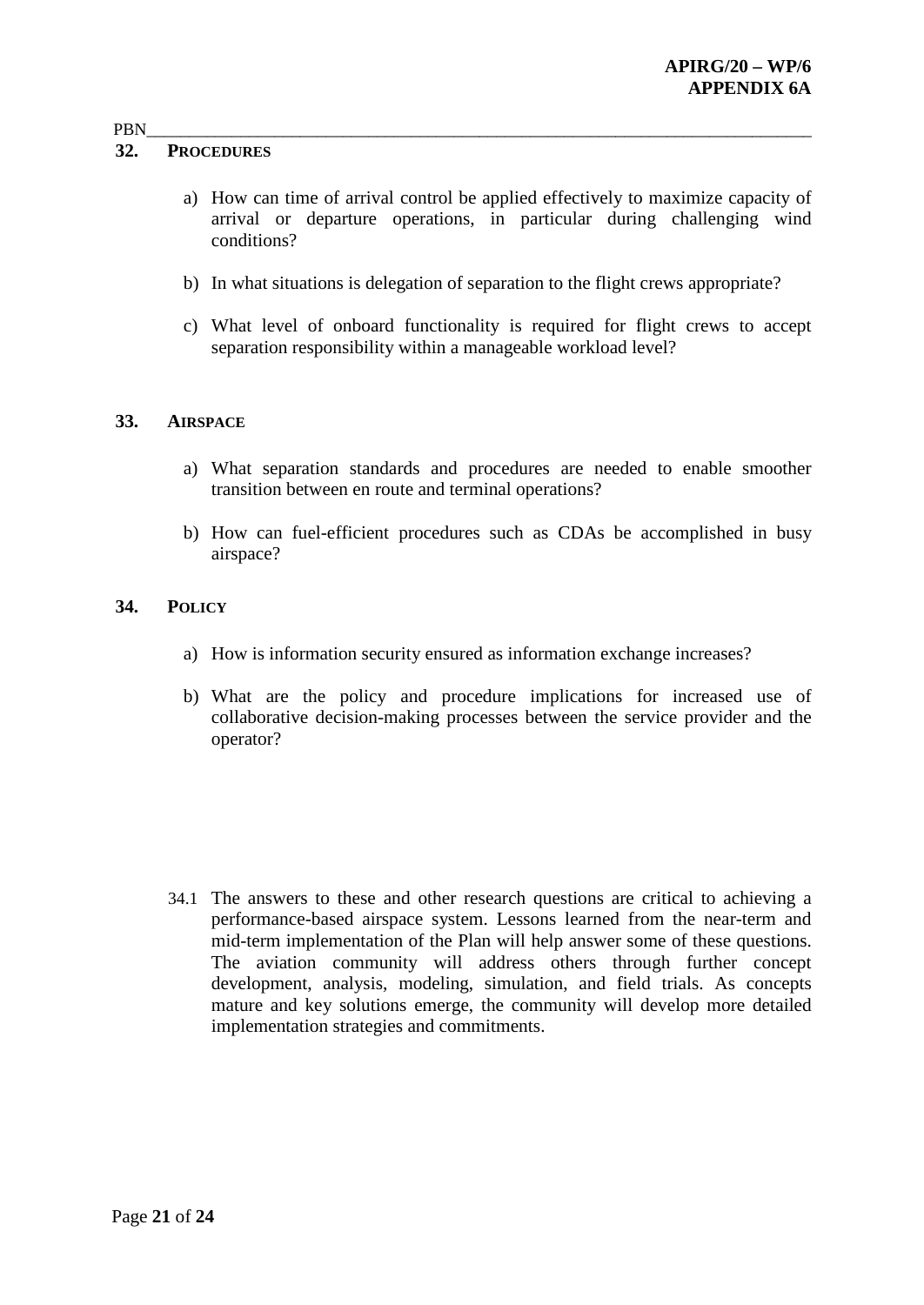#### PBN\_\_\_\_\_\_\_\_\_\_\_\_\_\_\_\_\_\_\_\_\_\_\_\_\_\_\_\_\_\_\_\_\_\_\_\_\_\_\_\_\_\_\_\_\_\_\_\_\_\_\_\_\_\_\_\_\_\_\_\_\_\_\_\_\_\_\_\_\_\_\_\_\_\_\_\_\_\_ **35. PERIODIC REVIEW OF IMPLEMENTATION ACTIVITIES**

- 35.1 Procedures to Modify the Regional Plan
- 35.2 Whenever a need is identified for a change to this document, the Request for Change (RFC) Form (to be developed) should be completed and submitted to the ICAO Regional Offices. The Regional Offices will collate RFCs for consideration by the PBN Task Force (ATM/SAR/AIS Sub-group of APIRG).
- 35.3 When an amendment has been agreed by a meeting of the PBN Task Force, a new version of the PBN Regional Plan will be prepared, with the changes marked by an "|" in the margin, and an endnote indicating the relevant RFC, to enable a reader to note the origin of the change. If the change is in a table cell, the outside edges of the table will be highlighted. Final approval for publication of an amendment to the PBN Regional Plan will be the responsibility of APIRG.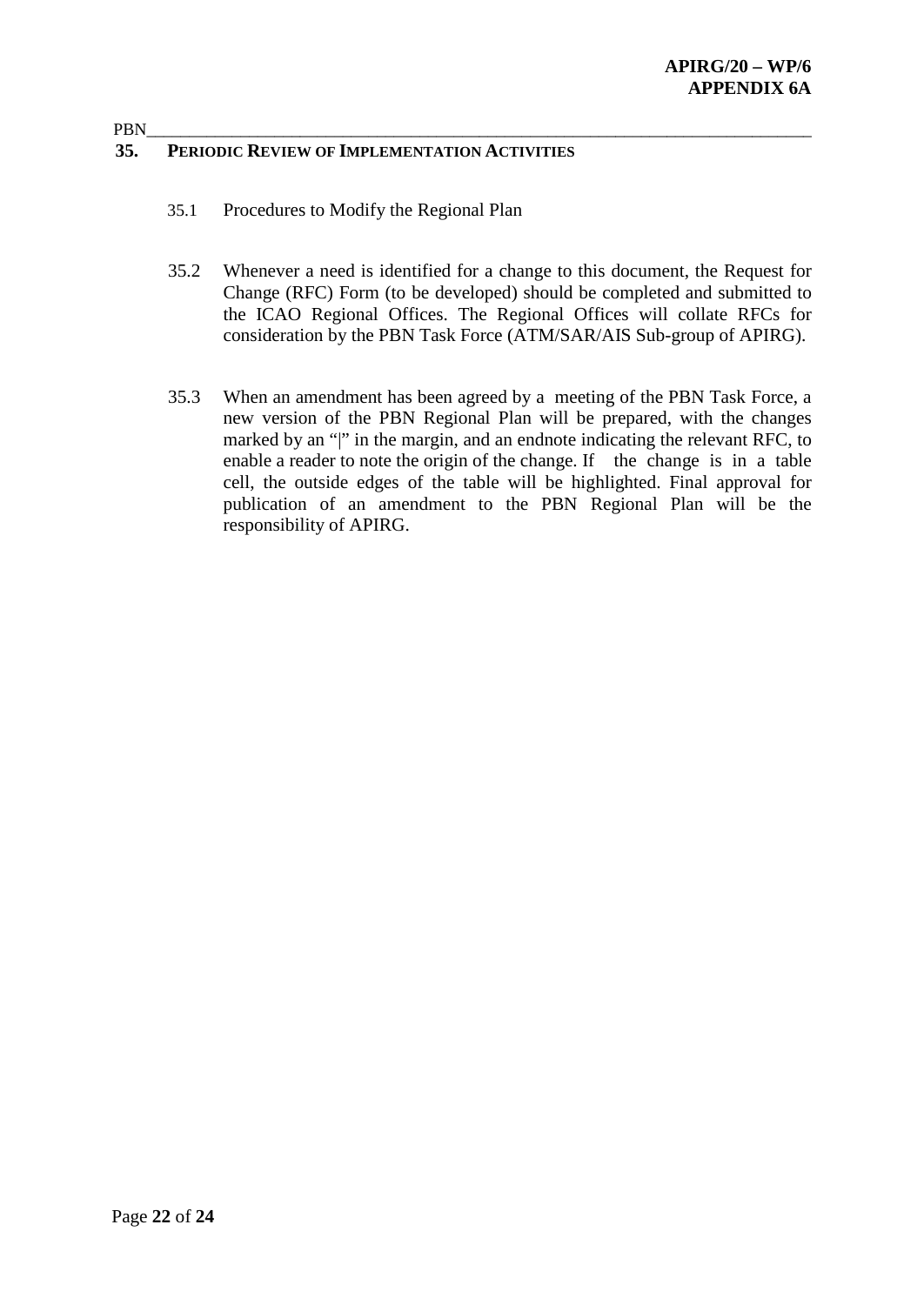# **Glossary**

| $ADS-B$       | Automatic Dependent Surveillance-Broadcast          |
|---------------|-----------------------------------------------------|
| ADS-C         | Automatic Dependent Surveillance-Contract           |
| <b>ATC</b>    | <b>Air Traffic Control</b>                          |
| <b>CDA</b>    | <b>Continuous Descent Arrival</b>                   |
| <b>CNS</b>    | Communications, Navigation, Surveillance            |
| <b>EFVS</b>   | <b>Enhanced Flight Visibility System</b>            |
| <b>GA</b>     | <b>General Aviation</b>                             |
| <b>GBAS</b>   | <b>Ground-Based Augmentation System</b>             |
| <b>GLS</b>    | <b>GNSS Landing System</b>                          |
| <b>GPS</b>    | <b>Global Positioning System</b>                    |
| <b>ICAO</b>   | <b>International Civil Aviation Organization</b>    |
| <b>IFR</b>    | <b>Instrument Flight Rules</b>                      |
| <b>ILS</b>    | <b>Instrument Landing System</b>                    |
| <b>IMC</b>    | <b>Instrument Meteorological Conditions</b>         |
| <b>LNAV</b>   | <b>Lateral Navigation</b>                           |
| <b>LPV</b>    | <b>Localizer Performance with Vertical Guidance</b> |
| <b>NAS</b>    | <b>National Airspace System</b>                     |
| <b>NAVAID</b> | Navigation Aid                                      |
| NM            | <b>Nautical Miles</b>                               |
| <b>PBN</b>    | Performance Based Navigation                        |
| <b>RCP</b>    | <b>Required Communications Performance</b>          |
| RF            | Radius-to-Fix                                       |
| <b>RNAV</b>   | Area Navigation                                     |

Page **23** of **24**

PBN\_\_\_\_\_\_\_\_\_\_\_\_\_\_\_\_\_\_\_\_\_\_\_\_\_\_\_\_\_\_\_\_\_\_\_\_\_\_\_\_\_\_\_\_\_\_\_\_\_\_\_\_\_\_\_\_\_\_\_\_\_\_\_\_\_\_\_\_\_\_\_\_\_\_\_\_\_\_